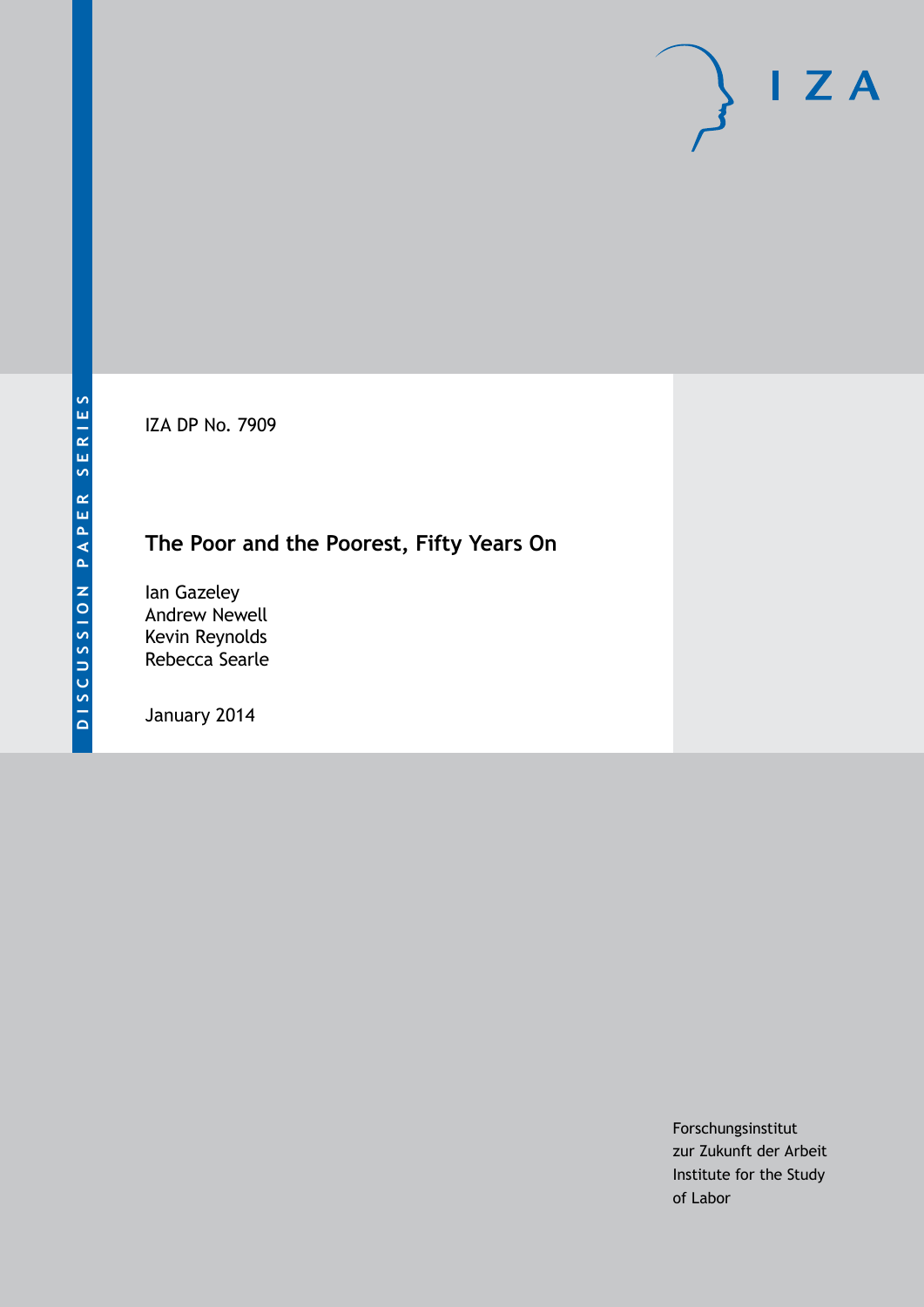# **The Poor and the Poorest, Fifty Years On**

# **Ian Gazeley**

*University of Sussex*

## **Andrew Newell**

*University of Sussex and IZA*

### **Kevin Reynolds**

*University of Sussex*

## **Rebecca Searle**

*University of Sussex*

### Discussion Paper No. 7909 January 2014

IZA

P.O. Box 7240 53072 Bonn Germany

Phone: +49-228-3894-0 Fax: +49-228-3894-180 E-mail: [iza@iza.org](mailto:iza@iza.org)

Any opinions expressed here are those of the author(s) and not those of IZA. Research published in this series may include views on policy, but the institute itself takes no institutional policy positions. The IZA research network is committed to the IZA Guiding Principles of Research Integrity.

The Institute for the Study of Labor (IZA) in Bonn is a local and virtual international research center and a place of communication between science, politics and business. IZA is an independent nonprofit organization supported by Deutsche Post Foundation. The center is associated with the University of Bonn and offers a stimulating research environment through its international network, workshops and conferences, data service, project support, research visits and doctoral program. IZA engages in (i) original and internationally competitive research in all fields of labor economics, (ii) development of policy concepts, and (iii) dissemination of research results and concepts to the interested public.

IZA Discussion Papers often represent preliminary work and are circulated to encourage discussion. Citation of such a paper should account for its provisional character. A revised version may be available directly from the author.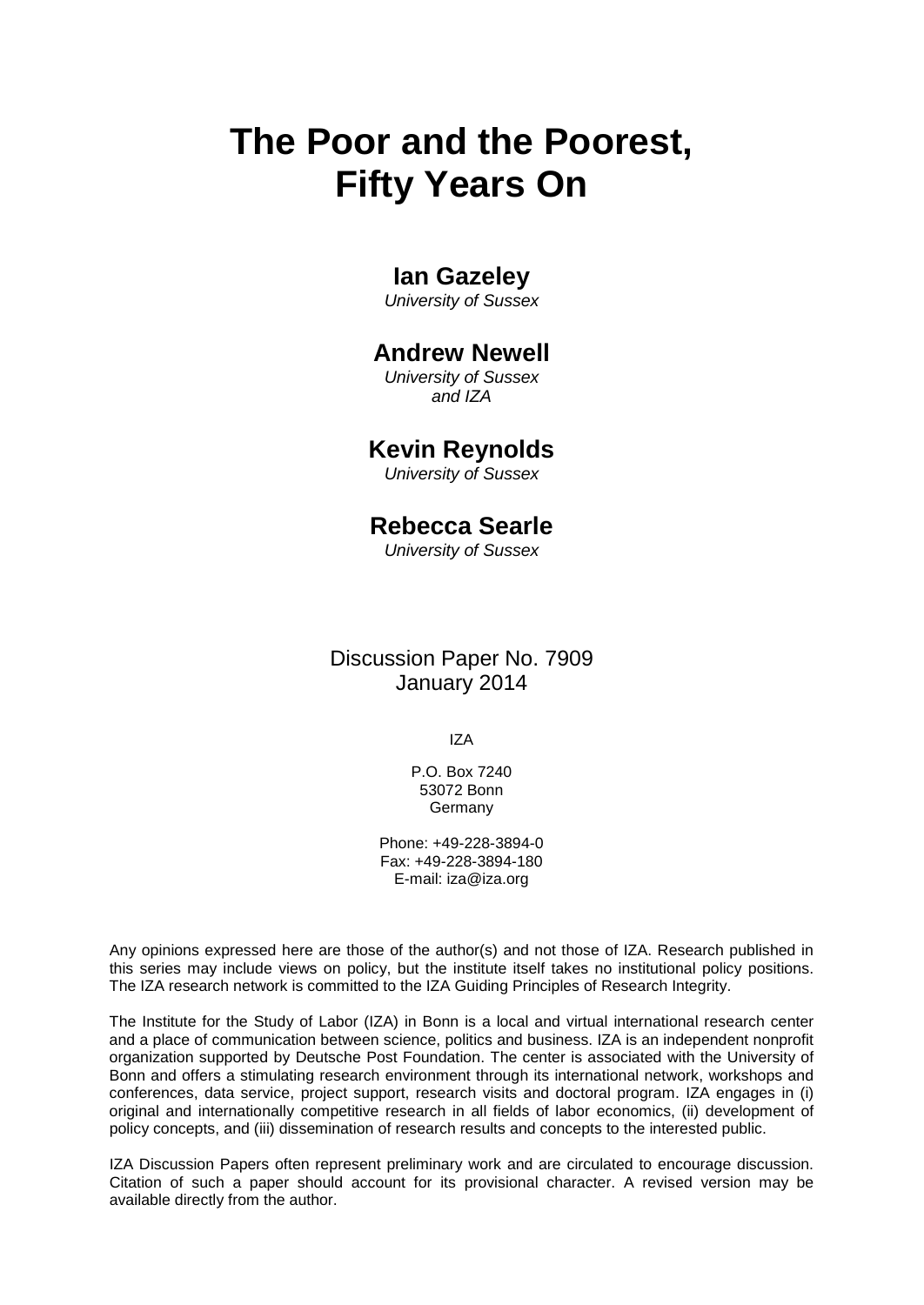IZA Discussion Paper No. 7909 January 2014

# **ABSTRACT**

# **The Poor and the Poorest, Fifty Years On**

We re-explore Able-Smith and Townsend's landmark study of poverty in early post WW2 Britain. They found a large increase in poverty between 1953-4 and 1960, a period of relatively strong economic growth. Our re-examination is a first exploitation of the newlydigitised Board of Trade Household Expenditure Survey data set for 1953/4. Able-Smith and Townsend used only a small part of this data source. We find that Able-Smith and Townsend substantially over-estimated the rise in absolute poverty and also substantially underestimated the rise in relative poverty. Their and our findings on poverty reflect a large rise inequality in the distribution of expenditure among British households. This rise is related to a rise in the preponderance of pensioner households, who, for instance, account for all the poor households in the 1961 Family Expenditure survey.

JEL Classification: N34, I32, J12

Keywords: poverty, inequality 1950s, Britain

Corresponding author:

Andrew Newell Department of Economics University of Sussex Brighton, BN1 9SL United Kingdom E-mail: [a.t.newell@sussex.ac.uk](mailto:a.t.newell@sussex.ac.uk)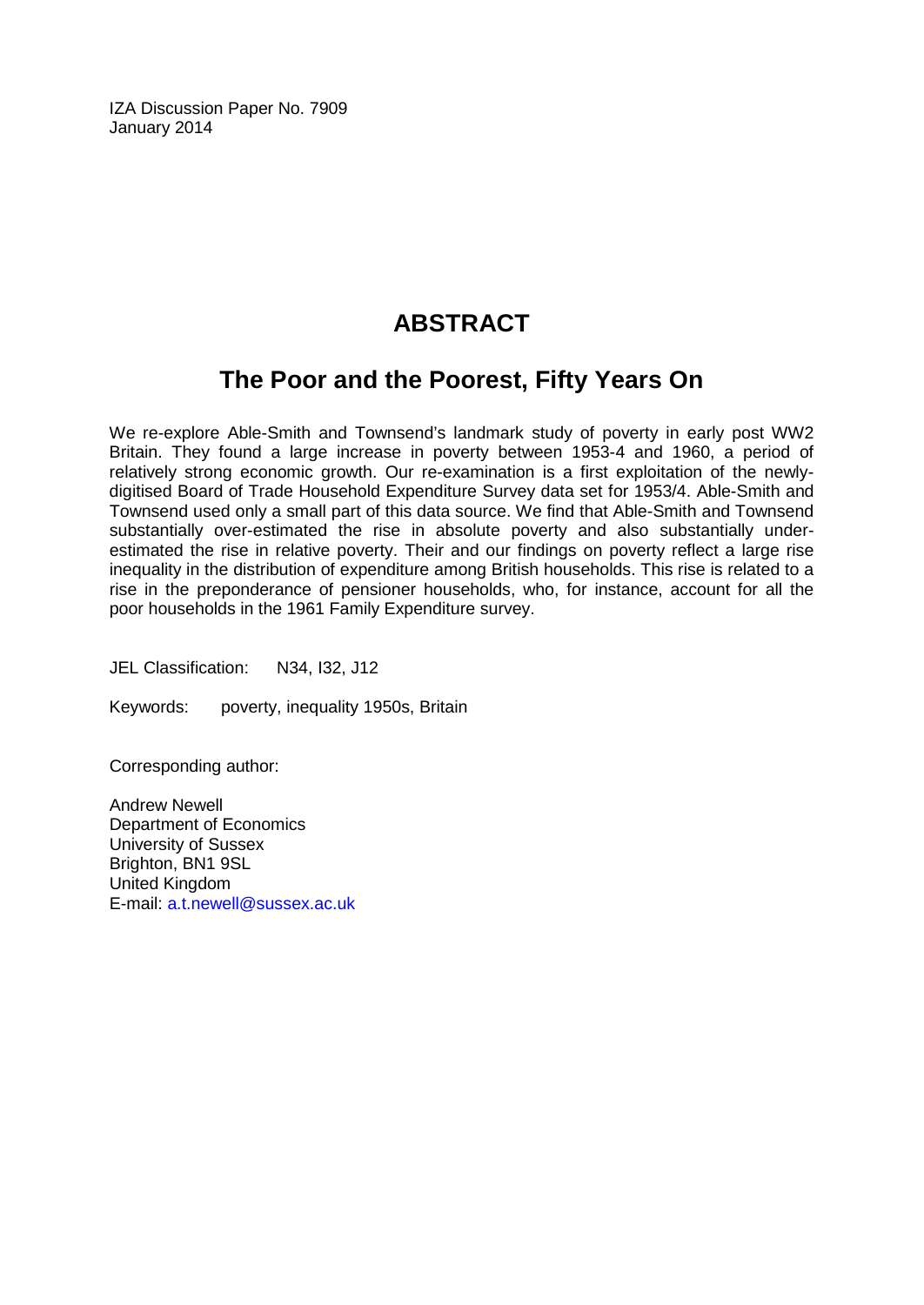#### Introduction

In 1965 Brian Abel-Smith and Peter Townsend published their seminal study of poverty in post-war Britain. The central finding of the *Poor and the Poorest* was that the Beveridge welfare state had not eliminated poverty, indeed the authors found a re-emergence of poverty over the latter part of the 1950s. Their central estimates, which they presented with circumspection due to various data issues, were that the proportion of households below the poverty line increased from [1](#page-31-0)0.1 per cent in  $1953/4$  to  $17.9\%$  in  $1960$ .<sup>1</sup> They estimated that this represented an increase in the number of people in poverty from about 4 million in 1953/4 to 7.5 million in 1960. According to Abel-Smith and Townsend (hereafter A-S&T), poverty was disproportionately concentrated in one-person households (particularly among the retired) and also in large households with more than six persons.

Their findings cast a shadow of doubt over the contemporary perception of post-war prosperity. Since the end of the Second World War there had been good reason to be optimistic: the 1945-51 Labour Governments had introduced a 'cradle to grave' welfare state; Rowntree's third survey of poverty in York in 1951 had found the almost complete elimination of the type of deprivation he had documented in previous enquiries – an improvement that he largely assigned to the welfare state; real average earnings had increased by about 50 per cent in the twenty years following the end of the war and unemployment had remained below even the most optimistic levels of Beveridge and Keynes' full employment benchmarks. The *Poor and the Poorest* undermined the complacency surrounding the success of this post-war social democratic project and had a direct impact on the social policy agenda of the 1960s. It was, for example, directly responsible for the formation of the Child Poverty Action Group and strengthened considerably contemporary concern for the plight of the elderly in society.

A-S&T's conclusions were based upon the analysis of a sample of the returns to the 1953/4 and 1960 Ministry of Labour household expenditure surveys. It is now commonplace to use household expenditure survey evidence to address questions of inequality and poverty. A-S&T were early exponents of this approach and were granted access to the results of the 1953/4 and 1960 enquiries by the Ministry of Labour. In *The Poor and the Poorest* they employed a definition of poverty that was explicitly relative. Their preferred poverty line was taken to be 140 per cent of the current National Assistance level. Defining poverty in relation to benefit levels had its genesis in a series of academic enquiries emanating from the Department of Social Administration (now Social Policy) at The London School of Economics in the early 1960s. Such an approach marked a discrete break with the earlier English social scientific tradition of a physiological minimum needs based approach.

This article is a re-evaluation of their findings. It utilises the full survey results from the 1953/4 and 1961 Ministry of Labour enquires (12,900 and 3,500 households respectively),

<span id="page-3-0"></span> <sup>1</sup> This result was widely accepted, see Frank R. Bruel 'Review of Able-Smith and Townsend *Poor and the Poorest*', Social Service Review, Vol 40, No 3 September 1996) '... it is rather surprising and disappointing to find that about 10 per cent of the population in 1953-4 and 15 per cent in 1960 are estimated to be in poverty…'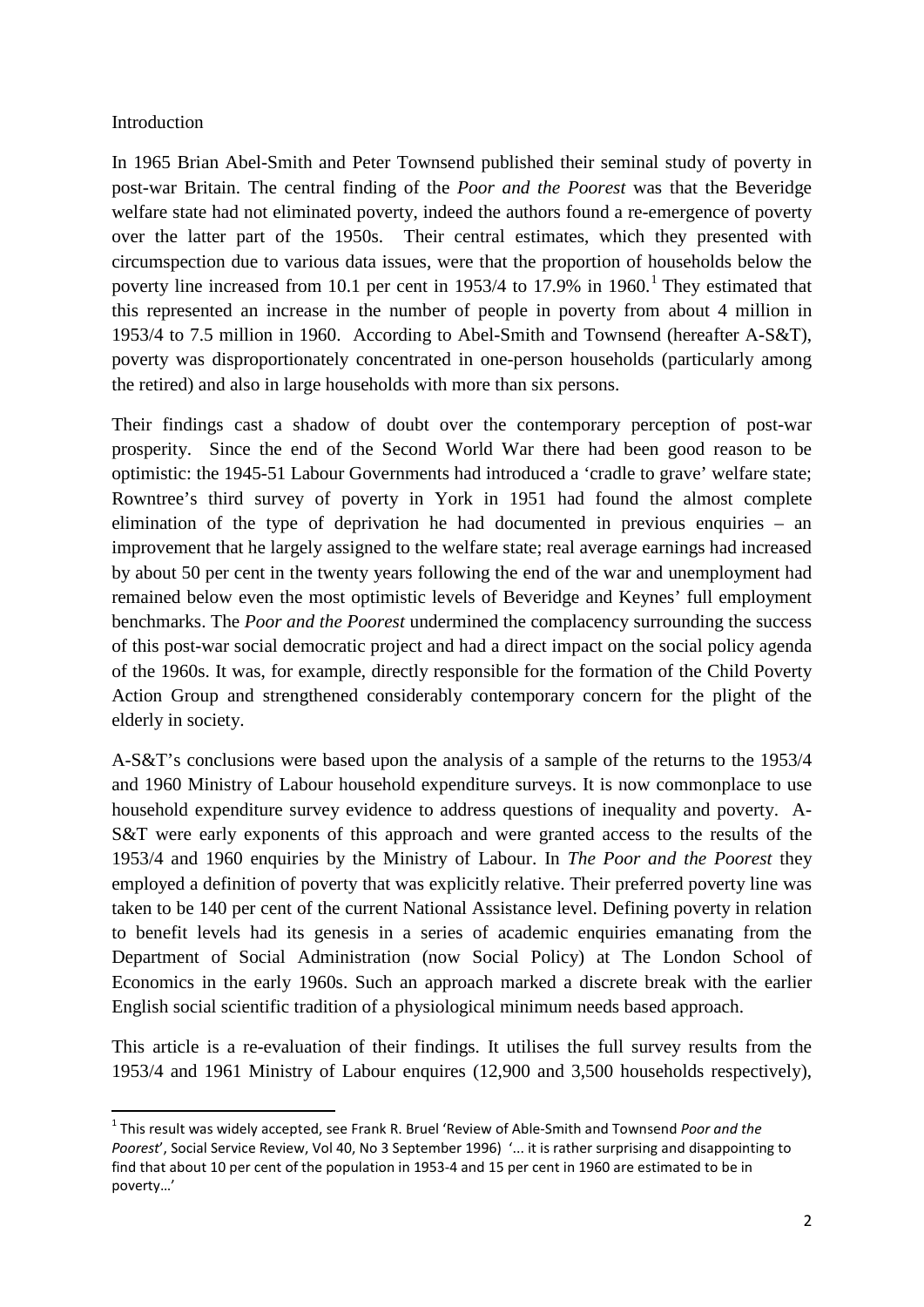attempts to correct for the known biases in these surveys so as to make them more representative and employs a number of measures of poverty and inequality to make comparison with earlier and later findings. Unlike A-S&T, we are able to make a smooth comparison between 1953/4 and 1961 using total household expenditure (Abel-Smith and Townsend compared household expenditure in 1953/4 with income in 1960). This article is set out as follows: in section 1 we describe the 1953/4 survey and discuss the sample of these data selected by A-S&T; in section 2 we present our estimates from the full and compare with those given in the *Poor and the Poorest*; section 3 reviews the 1960 household expenditure survey and discusses A-S&T's findings; section 4 describes the 1961 household expenditure survey and our analysis of these data. We also compare our results from the full 1961 survey with A-S&T's sample from the 1960 survey; section 5 reviews their choice of poverty line and recalculates poverty based on a number of additional measures. We also present global estimates of inequality and place these in the context of the existing time-series of inequality estimates for post-war Britain derived from household expenditure survey evidence.

#### 1. Abel-Smith and Townsend's results for 1953/4

A-S&T's estimates of poverty utilised the data from the Ministry of Labour 1953/4 household expenditure survey. This survey was commissioned to provide the information required to update the official cost of living index. The last household expenditure survey was carried out in 1937/8, which was restricted to 10,762 working class households. A smaller enquiry of middle-class households was conducted at the same time. The Cost of Living Advisory Committee was formed in 1946 and recommended adjustments to the official COL index, known as the Interim Cost of Living Index in 1947, as the official index was based upon a limited basket of goods that were inappropriately weighted. In 1951 the Committee made a recommendation for an entirely new survey of household expenditure, as soon as conditions allowed. By 1953/4 it was judged that this moment had arrived: price controls had been substantially reduced, the rationing of clothes and most household goods had already ended and food rationing was scheduled to end.

The new Cost of Living index was designed to be 'representative of the expenditures of practically all wage earners and moderate salary earners', with a target group where the Head of Household was earning between £150 and 1,000 per annum. It was recognised that the survey used to evidence expenditures had a value beyond the needs of Cost of Living index revision and was designed to cover the whole community, not just the target group. To ensure that this objective was met, the survey sample was a two-stage random sample selected from addresses from local rating lists (the nearest complete list of all private households). In the first stage, 378 regional rating lists were selected from approximately 1,800, which covered all larger urban areas and a selection of smaller urban and rural areas. In total these lists covered about 60 per cent of the UK population. In the second stage, households were randomly selected from these lists to give an objective sample size of 10,000 households. Given the likely response rate, it was considered necessary to select a gross sample of 20,000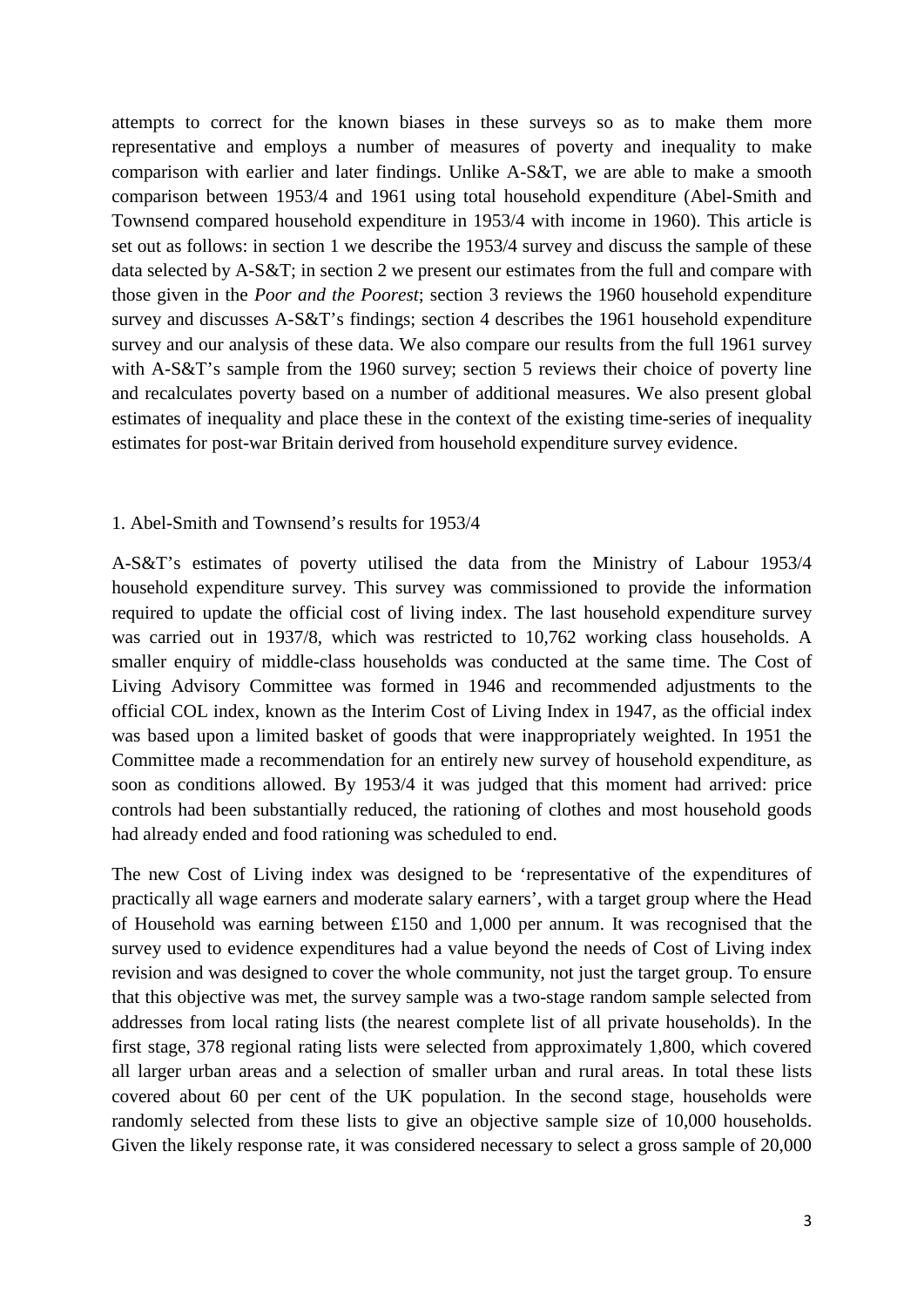households. The response rate in practice was slightly better than anticipated and the gross sample produced 12,911 household returns.

The survey was carried out by interview and £1 was paid for complete returns. Details were collected of household structure and characteristics, income (including welfare payments), household and individual expenditure on a daily basis for a three consecutive week period. The survey was organised into five sections (HB1-HB5): HB1 identified the household by name and address and provided summary information regarding household age and composition and employment details etc.; HB2 recorded details of household expenditure on housing and fuel; HB3 covered personal tax, licences and insurance; HB4 recorded individual daily expenditures and HB5 individual wages or salaries and benefits, including benefits in kind. These forms were fixed format design except for HB4, which was free format. The data recorded was checked by a Ministry official at interview, but subsequently a significant amount of re-ordering and checking was carried out by the Ministry, including assigning unique codes to expenditures recorded in HB4 (HQ codes) and the regularisation of most recorded food quantities. In addition, the information recorded in HB1 was de-personalised and transferred to HB20. HB1 was subsequently destroyed. To ascertain seasonal expenditures, the survey timing was staged, commencing on  $26<sup>th</sup>$  January 1953 and ending in early 1954. Thus the 1953/4 household expenditure survey is the most complex of the twentieth century and is unique in collecting details of daily individual expenditures.

Because of the complexities of the survey, and a lack of resources, A-S&T sampled returns from the poorest income groups and those households with the largest family size included in the 1953/4 survey. In addition, they were advised that the income figures for this survey were unreliable and that they should work with total household expenditure (1965:21). They employed a generous definition of expenditure, which encompassed recorded daily expenditures, plus all forms of irregular expenditure recorded in the survey, such as housing, fuel insurance, education and taxes. From the 12,911 households in the survey, Abel-Smith and Townsend selected 5,633. These were chosen on the basis of large household size and low weekly expenditure groups (where total expenditure was less that £14 per week for large households). From this target group of low expenditure/large households, A-S&T took a 25 per cent random sample and were thus able to analyse 1,408 households in detail. Total household expenditure was not recorded in the survey and has to be calculated from the sum of all individual and household expenditures. The precise nature of their sample is set out in Table 1.

#### *< Insert Table 1 about here >*

A-S&T applied two poverty lines. Their preferred measure was 140 per cent of the current National Assistance scale (plus housing costs), but they also used Rowntree and Lavers 1950 York poverty line adjusted for 1953 prices. Full details are provided in Appendix 1. They make a strong case for a relative measure of poverty, rather than one based upon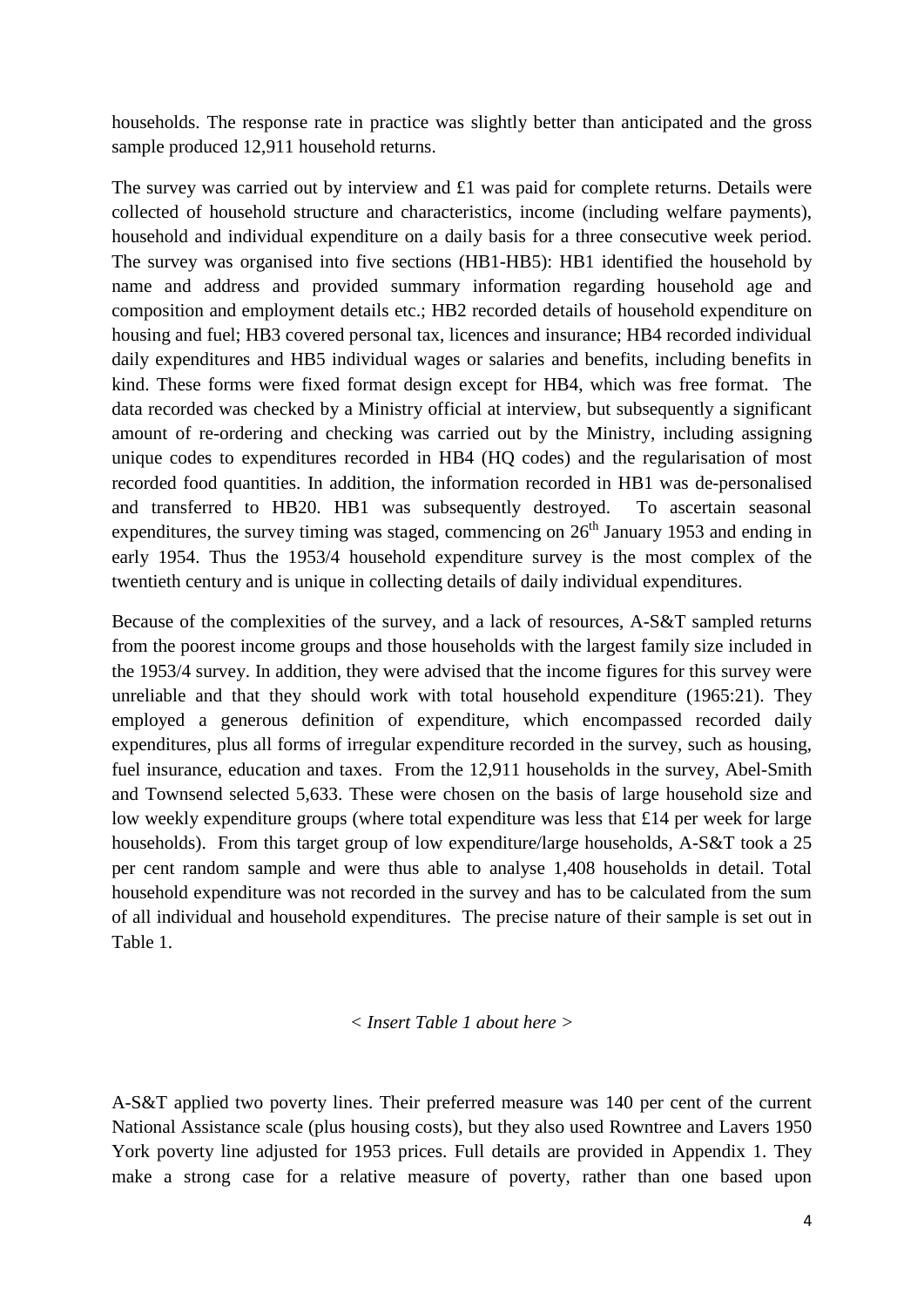physiological minimum requirements: 'The approach which we have adopted follows the principle that the minimum level of living regarded as acceptable by a society increases with national prosperity.' (1965:19). As a consequence, their headline findings on poverty and how it changed between 1953/4 and 1960 are all based upon the application of National Assistance scale poverty-line. We discuss the implications of this poverty measure for identifying changes in poverty more fully in section 5.

#### *< Insert Table 2 about here >*

A-S&T's results for 1953/4 are reported in Table 2. For their sample, this sets out the percentage and numbers of households relative to the current National Assistance scale, along with estimates of the total number of persons in these categories for the UK as a whole. Their headline finding of 10.1% of households below 140 per cent of National Assistance is the cumulative percentage of the figures given in Column (3), up to and including 130-139 per cent of National Assistance plus housing costs. A-S&T estimated that this represented just fewer than 4 million persons in the UK in 1953/4 (3.948 million from Column (7)). The poor were disproportionately concentrated in small households, as Table 3 shows.

*< Insert Table 3 about here >*

#### 2. Re-evaluating 1953/4

We have recently extracted the data from all the surviving returns from the 1953/4 survey (12,903 households). A small number of these surveys were found to be problematic or incomplete is some way, but essentially we are able to re-estimate A-S&T's calculations on almost the entire survey, employing the same assumptions with respect to household composition (see Appendix 2). Weekly expenditure variables are the average of all daily individual expenditures recorded in HB4 over the three-week collection period, plus individual and household expenditures recorded in HB2, 3 and 5. Table 4 provides some descriptive statistics and Chart 1 reports a histogram of total household expenditure relative to the National Assistance rate from this data.

*< Insert Table 4 and Chart 1 about here >*

Notice in Table 4 reported mean household income is significantly less than recorded mean total household expenditure. This is often the case with household expenditure survey data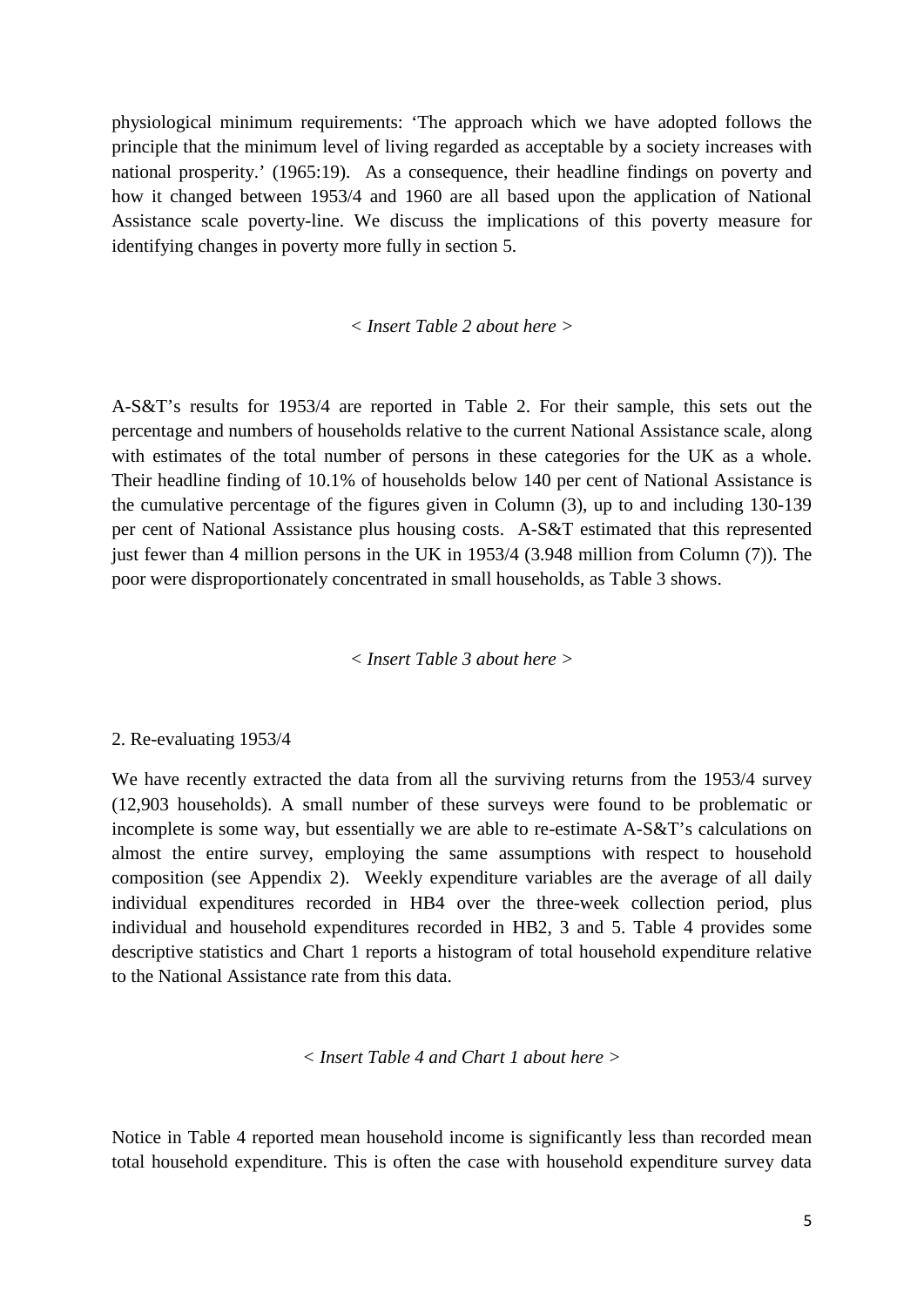(see Deaton 1997: 26-32), but in this case, it is also worth noting a systematic bias. Around 700 households declined to report household income (though these households were assigned to an income category by the Ministry, which is recorded), and these were disproportionately concentrated in low income groups, thus vindicating the advice provided by the Ministry to Townsend to work with total household expenditure. Mean household size is 3.17 (Table 4 column 1), and the mean size of all households with school age children is 4.26 (Table 4 column 2). Mean total household expenditure is roughly 3 times prevailing National Assistance rates (Chart 1), with a small tail to the left of the distribution where total expenditure is equal to or lower than 2 times National Assistance. Using A-S&T's poverty line set 140 per cent of each household's National Assistance basic entitlement (plus housing expenditures), which we discuss further in section 3 below, we estimate an overall poverty rate of 10.1 per cent on the entire survey, which accords exactly with A-S&Ts estimate from their sample of 10.1 per cent. This result is explored in more detail in section 4 where we assess differences between our findings and those of A-S&T. However we should make it clear there are many differences between our methods and those of A-S&T, and so the exact similarity between the estimates is something of a co-incidence. The main difference is that we use all the data and A-S&T only used a 25% random sample from the poorest households, so, in the end, little more that 11% of the whole data set. Also, inevitably, there will have been errors in their methods, and it is impossible to rule out, some errors remaining in our electronic version of the data<sup>[2](#page-3-0)</sup>. A-S&T report (op. cit. page 28) finding 316 low expenditure households from their sample. This multiplies by 4 to an estimate of 1,264. We find 1,261 low expenditure households using the full digitised sample. When we try to restrict our sample to their low income group, we find a slightly fewer low income households, with a slightly lower poverty rate, than they report, and 37 low expenditure households that fall outside their low income groupings. All in all, if this were simple replication study, we would conclude that A-S&T had almost certainly reported their methods and performed their analysis very accurately.

Here we establish, prior to digging deeper into the results, the relationships between this poverty measure and household and head of household characteristics (including household structure and composition, occupation, labour market status and welfare dependency).

#### *< Insert Table 5 about here >*

Table 5 shows that disproportional amounts of poverty are estimated to exist among households comprising single persons, both men and women. Also there are high levels of poverty and a great concentration of the poor in households without work. Job seeker-headed households and those with heads of household on sick benefits have high poverty rate, but these are a relatively small groups. By contrast 45 per cent of poor households receive 75 per cent of their income from State Old Age Pension (SOAP) plus National Assistance. This is

<span id="page-7-0"></span> <sup>2</sup> http://www.sussex.ac.uk/britishlivingstandards/surveys/1953-4.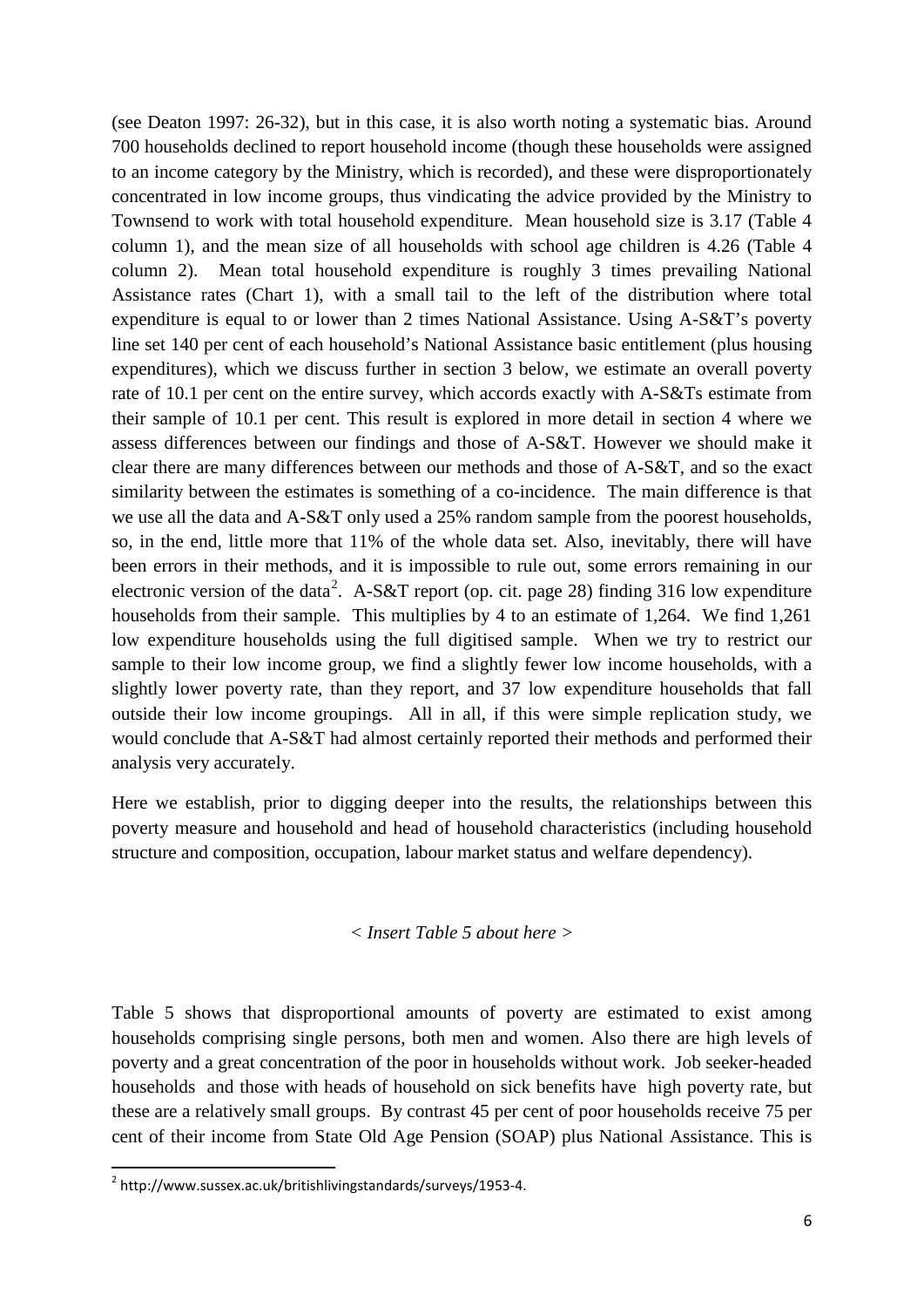perhaps not surprising given the definition of poverty at 140% of NA rate, but the large groups of households spending between 500d and maybe 1500d per week, roughly £2-£6, does suggest that bulk of poverty is among people on SOAP and National Assistance. In the final part of Table 5 we describe the overall relationship between poverty and household size. As can be seen from this Table, as A-S&T concluded from the analysis of their sample, poverty was indeed concentrated in one-person households (mainly those in receipt of SOAP) and among large households with 6 persons or more.

#### 3. Re-estimating poverty in the early 1960s using 1961 FES data

In this section we re-estimate the difference in the estimated rate of poverty among households between the 1953-4 household expenditure survey (HES) and FES surveys for the 1961, using, as far as we are able, the same methodology as A-S&T. For the 1960 Family Expenditure Survey they worked with the entire 3,540 households surveyed. At the time of writing, the data from 1960 FES returns have not been digitised, but the data from the 1961 FES are available (3,467 households), so we use these for the comparison. Using 1961 rather than 1960 survey results should make little difference to our ability to re-work A-S&T, as the surveys were of similar size and collected using identical sample methods. ONS data give a rise of 2.8% in real household final consumption expenditure between 1960 and 1961. This is a substantial growth rate, and should, other things equal, lower absolute poverty, but we should also note that the same aggregate grew by 22.9% between 1954 and 1960.<sup>[3](#page-7-0)</sup> so that the change between 1960 and 1961 is relatively minor.

A-S&T (1965, pp.17-18) created a poverty standard by applying the basic rate of National Assistance that would be due to each household and then added actual housing costs, since these were usually paid additionally to National Assistance recipients. They chose to set their poverty line for each household at 1.4 times this standard. Their reason for this multiplier is, briefly, that most National Assistance recipients would have received additional payments, in the form of pensions that were not taken into account when entitlements were calculated, for some disabilities, and for occasional extra expenditures, on clothing, for instance. Table 6 gives the National Assistance basic rates that applied at the time of each survey. Note the money values of National Assistance allowances increased by around fifty per cent over the period, but the underlying household equivalence scale changed very little. We employed these scales and information on household structure to compute weekly basic National Assistance levels for all households in both surveys, and then add actual weekly housing costs, that is, rent, rates and, where appropriate, mortgage interest payments to replicate the standard for each household. For the 1953/4 HES, the information on household membership is not complete enough to apply the scales exactly, and so we followed A-S&T's assumptions as closely as possible (op. cit: 68-9 and Appendix 2).

<span id="page-8-0"></span><sup>&</sup>lt;sup>3</sup> [http://www.ons.gov.uk/ons/rel/naa1-rd/united-kingdom-economic-accounts/q1-2013/tsd-united-kingdom](http://www.ons.gov.uk/ons/rel/naa1-rd/united-kingdom-economic-accounts/q1-2013/tsd-united-kingdom-economic-accounts-q1-2013.html)[economic-accounts-q1-2013.html](http://www.ons.gov.uk/ons/rel/naa1-rd/united-kingdom-economic-accounts/q1-2013/tsd-united-kingdom-economic-accounts-q1-2013.html)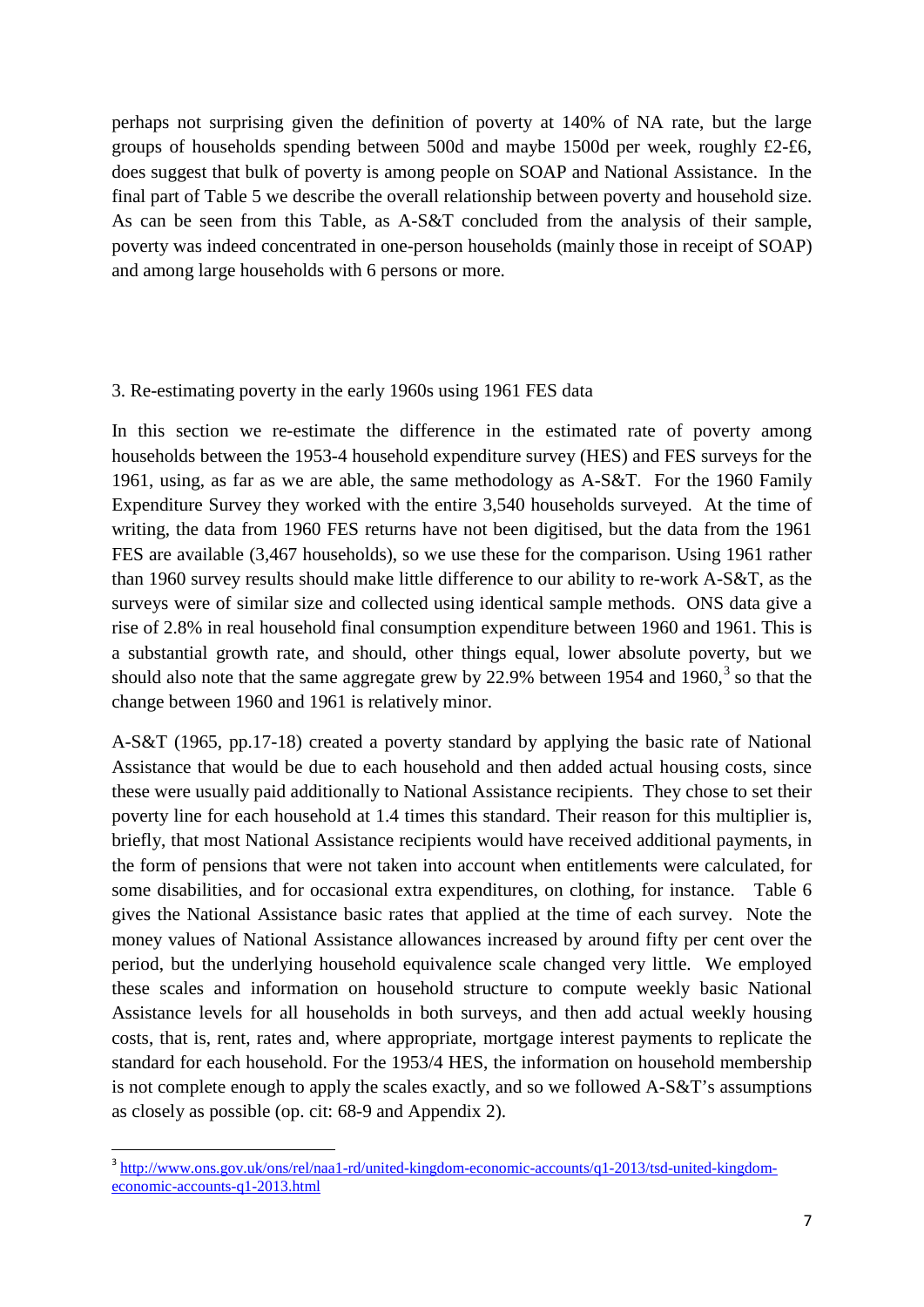#### *<Insert Table 6 about here>*

A-S&T (op. cit: 20-1) discuss the representativeness of the 1953-4 HES and 1960 FES surveys. They note that households headed by the sick and elderly were under-represented, especially in the 1953-4 HES survey. We will return to this issue below, since it has clear potential to affect for poverty rate comparisons. With this in mind, turn to Table 7, which gives some descriptive statistics for total weekly expenditure and the A-S&T's poverty standard for both of data sets. There are several important points to note. First, total (nominal) weekly expenditure was 137% higher on average in the 1961 data. By contrast the poverty standard rose less. This partially reflects the much smaller, (around 50%), increase in the basic National Assistance allowance, offset by the fact that housing expenditures kept pace with total expenditure, leaving an overall estimated rise in the index of about 100%. There is clear evidence of changes in the cross-section variance of household expenditure, with higher log variance, 90/10 and 50/10 ratios in 1961 compared to 1953/4. It is notable that the variation in poverty standard across households is also greater in the 1961 data than in the 1953/4 data. This reflects a greater diversity in types of households in the 1961 data, since we have already noted that the relevant National Assistance equivalence scale was more-or-less the same for the two surveys.

#### *<Inset Table 7 about here>*

A-S&T compared total weekly expenditure with their National Assistance-based poverty standard for each household in their selection from the 1953-4 survey returns and estimated that 10.1% of households spent below 1.4 times their standard. They considered this a lower bound estimate of poverty, due to their empirical approach of working with a lowexpenditure sub-sample. They chose to compare their standard with expenditure rather than income for the 1953/4 FES because they considered the recorded incomes to be less reliable (op. cit., page 21). However, for the 1960 FES data, A-S&T chose to employ the income data, because the questionnaire asked respondents to distinguish actual income in the reference period from regular income. Employing the income data saved a great deal of computational effort, an important consideration at the time. They found that 17.9% of households in the 1960 FES had incomes below 1.4 times their standard. The difference between these two findings, suggesting greater poverty in 1961 than in 1953-4 became the key result of their study, driving many of their conclusions, (1965: 63-7).

The version of the 1961 FES data set available at the UK Data Archive has all income information removed, so our approach is a little different. We calculate expenditure-based poverty rates for the full 1953/4 HES data and for the 1961 FES data. We also estimate income-based and expenditure-based poverty rates for 1953/4 HES, using all the recorded incomes, which are consistent across the two parts of the questionnaire that request income information. By so doing, we drop 586 households, or 4.6% from the sample. Our results are reported in Table 8.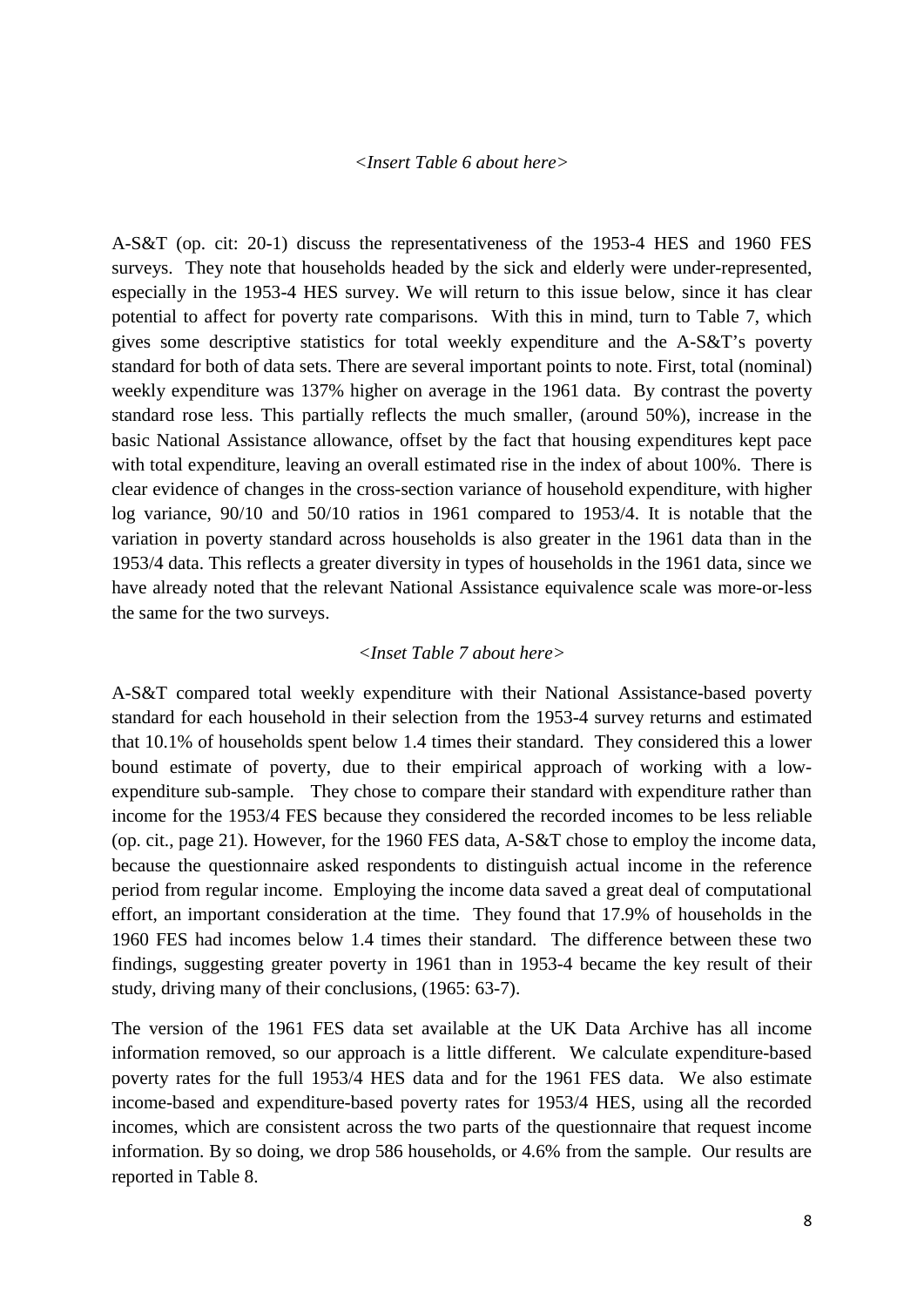#### *<Insert Table 8 about here>*

As already mentioned we find the same proportion (10.1 percent) expenditure-based poverty in the 1953-4 HES as A-S&T found. We also find substantially lower poverty (13.8% compared with 17.9%) in the 1961 FES than A-S&T found in the 1960 FES.

#### 4. Investigating the differences between our estimates and those of A-S&T.

Our lower estimate for the early 1960s requires explanation. The most obvious difference between the two estimates is the choice of income versus expenditure as a basis for measurement. There are very well-known differences in reporting biases for expenditure and income and these tend to result in income-based poverty measures being greater than those based upon expenditure (Deaton, 1997: 148). To check this, we re-estimate poverty for 1953-4 HES using income rather than expenditure and find a much higher estimate, see Table 8, row 2. This is clearly a key component in the explanation of why A-S&T found a steeper rise in the poverty rate then we do.

Now, even if, as our findings suggest, A-S&T's results on rising poverty were exaggerated by a comparison of income and expenditure-based measures, our evidence still supports their view that there was greater absolute poverty in the early 1960s data. Even in retrospect, this is an initially surprising finding. The latter part of the 1950s was a period of macroeconomic progress, as we have documented, so, on that basis alone, increased poverty would not be predicted. This is especially true with respect to A-S&T's poverty standard that was, as we have demonstrated, declining against average household expenditure.

#### *<Insert Chart 2 here>*

<span id="page-10-1"></span>Why was poverty higher in the 1961 data set? The two histograms in Charts 1 and 2 illustrate the distributions of expenditure divided by the poverty standard in the two samples. This ratio is roughly proportional to single male adult equivalent household expenditure<sup>[4](#page-8-0)</sup>. In both graphs, a heavy vertical line is placed at 1.4, representing the poverty line. Note first the appearance of greater density below the poverty line in the 1961 data. We saw in Table 7 that the variances of log total expenditure and of the log poverty standard were both greater in the 1961 data set than in the 1953/4 data set. The standard deviation of the log of the ratio of the two variables rises from 0.45 for 1953/4 to 0.64 for 1961. So, the increased variance in this ratio, roughly adult equivalent expenditures, derives from both increased expenditure variance and from increased variation in household structures.<sup>[5](#page-10-0)</sup> In both cases the higher

<sup>&</sup>lt;sup>4</sup> The inclusion of housing costs in the denominator causes an deviation from this definition.<br><sup>5</sup> It is noteworthy that this increased variation in index is not the product of the particular normalisation used.

<span id="page-10-0"></span>For example, we find a similar gap between the standard deviations of log expenditures per capita; 0.52 for 1953/4 and 0.58 for 1961.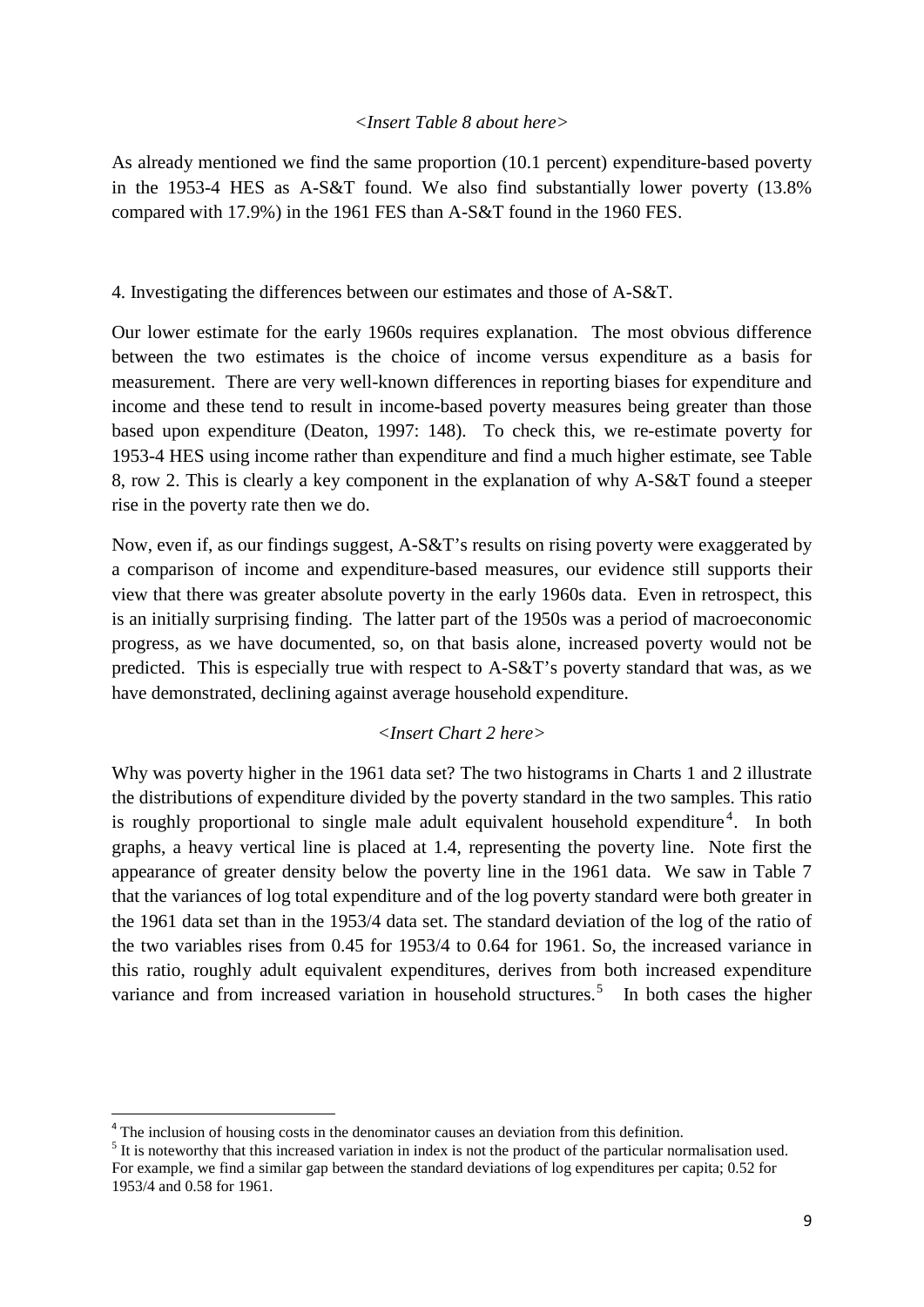1961 variance could be related to differences in the nature of the surveys, but also could be related to actual population changes.<sup>[6](#page-10-1)</sup>

On household structure, A-S&T acknowledged that the proportions of small households, containing only one or two people, had increased in the population of the period (1965: p.60). They also noted this growth was associated with an increase in the number of elderly heads of households and hypothesised this was part of the explanation of their finding of rising poverty.

This higher proportion of small households in the 1961 FES is notable, as can be seen in Table 9. In both samples, poverty incidence is high among one- and two-person households and the share of these households grows from 38.5 % in 1953-4 HES to 44.1 % in 1961 FES. Following on from this, in the 1961 FES data, 65% of all one-person and 47% of all twoperson households have heads of household aged over 60 years. The potential importance for measured poverty of this shift to smaller households can be calibrated by a simple shift-share analysis of the statistics in Table 9. Of the 3.7 percentage points increase that we find in the poverty rate between the 1953/4 and 1961 data sets, approximately 3.1 points is due to changes in poverty rates among, and incidences of, one and two-person households, of which 1.95 points is due to greater proportion of these households in the 1961 data. In other words the greater share of small households accounts for over half the measured rise in poverty.

#### *<Insert Table 9 about here>*

A-S&T were also concerned that both the 1953/4 HES and 1960 FES surveys under-reported these households, but that under-reporting was probably greater for 1953/4 HES. This would have exaggerated their finding of increased poverty in 1960. We investigated this by studying the reports of the 1951 and 1961 censuses,  $\frac{7}{1}$  $\frac{7}{1}$  $\frac{7}{1}$  to find the distributions of household by numbers of persons in the census. These are compared with the HES and FES proportions in Table 10. The differences between sample and census proportions are quite minor. Reweighting our expenditure-based poverty estimates to reflect the census distributions of household

<sup>&</sup>lt;sup>6</sup> There is further potential statistical issue that might bear upon our poverty calculations. This lies in the difference in expenditure data collection between the two surveys. In the 1953/4 FES three weeks of spending were collected and in the 1961 FES the spending diaries spanned only two weeks. If averaging over a larger amount of weeks reduced the noisy transient expenditure component then part of the increased expenditure variance and thus potentially, part of the estimated poverty increase could be due to this effect. The size of the effect essentially depends upon the importance of the transient component in determining the cross-section variance of household expenditure. In an attempt to assess potential magnitude of this effect, we estimated the standard deviation of log household expenditure per capita for four single-week expenditure enquiries taken in the UK in 1937/8 and also for the average of the four quarters.(add ref). We found that the standard deviation of the four-week average, of 0.51, was three log points below the average of the four one-week standard deviations, 0.54. This is a lot smaller that the difference we found between the 1953/4 and 1961 surveys, so that this effect, must, again only play a minor role, reducing our estimate of the difference on poverty rates a little more.

<span id="page-11-0"></span><sup>7</sup> General Register Office Census 1951 England and Wales, Housing Report, London HMSO, 1956, Table G; General Register Office Edinburgh, Census 1951 Scotland, Volume III, General Volume, Edinburgh HMSO, 1954, Table 42; General Register Office, Census 1961, Housing Tables, London HMSO, 1964-5, Table 10; General Register Office, Census 1961 Scotland Volume 4 Housing and Households, part II, Household Composition Tables, HMSO, 1966, Table 5.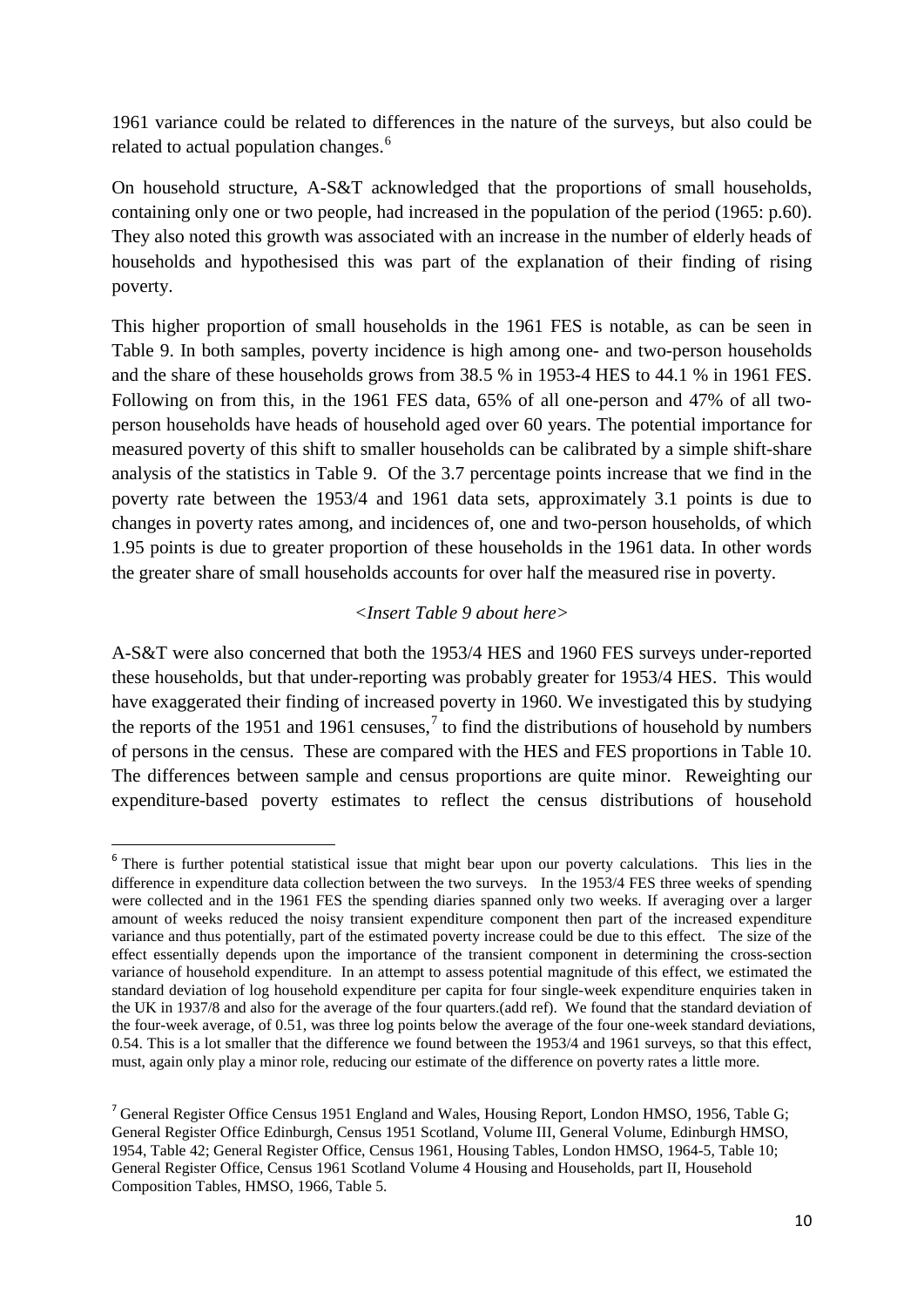compositions changes the estimates only slightly. For the 1953-4 HES the poverty rate rises from 10.1 to 10.2, whereas, for the 1961 FES the poverty rate falls from 13.8 to 13.4. An important part of the relatively small rise of poverty we find between 1953/4 and 1961 is an increase in the preponderance of small households in which poor and elderly inhabitants tended to dwell. Once we have corrected for under-and over-representation of these groups, our revised estimate is a rise in poverty from 10.2 to 13.4 per cent between 1953/4 and 1961.

### *<Insert Table 10 about here>*

In summary, moving to a comparison of expenditure-based measures, and correcting for sampling biases in the distributions of households by numbers of people, reduces the difference in measured poverty rates considerably. Recall that A-S&T found an increase of 7.8 percentage points, from 10.1 on 1953-4 HES to 17.9 in 1960 FES. We now find an expenditure-based percentage point increase of only 3.2 percentage points.

A further point of note is that our recalculations also reduce, very heavily, the estimated rise in the headcount poverty rate. A-S&T found 7.0% and 14.2% of people living below 140% of their National Assistance poverty standard respectively on the 1953-4 and 1960 surveys. Our calculations using their expenditure measure, reduce this increase. We find headcount rates of 7.2% and 9.4%, respectively in the 1953-4 and 1961 data sets.

So far we employed A-S&T's poverty lines, in order to re-work their analysis, but these lines, as we have noted, neither reflect a common absolute standard of living, nor a common relative standard of living. How much change was there in absolute and relative poverty between to two data sets? To find out, we (a) inflate the A-S&T poverty line for 1953/4 by the rate of consumer price inflation from then to 1961, and apply that standard to the 1961 data and (b) inflate the same line by the rate of mean nominal household expenditure increase (capturing both real and nominal increases) between to the two dates. These two new standards allow us to make a consistent comparison between the two surveys.

#### *<Insert Table 11 about here>*

The results, in Table 11, are striking. We estimate a small increase in absolute poverty, but a very large increase in relative poverty, which for 1961 is measured to affect almost onequarter of all households. Clearly, then, A-S&T were right to highlight the increase in inequality at the low end of the household expenditure distribution. We have already remarked this increase seems related to a marked rise in the preponderance of one and two – person households.

Alongside the increase in smaller households is a very likely increase in household populated by the elderly. Age data were not collected for the 1953/4 HES, but there were questions about retirement status. In the 1961 FES there were questions about receipt of pensions. Grouping the replies to these questions to create a 'retired' group of households for 1953/4 and a 'pensioner' group of households for 1961, we find 11% of 1953/4 households were 'retired' and 22% of 1961 households were 'pensioners'. This is suggestive of a large increase in the retired population of households, coming about from increasing longevity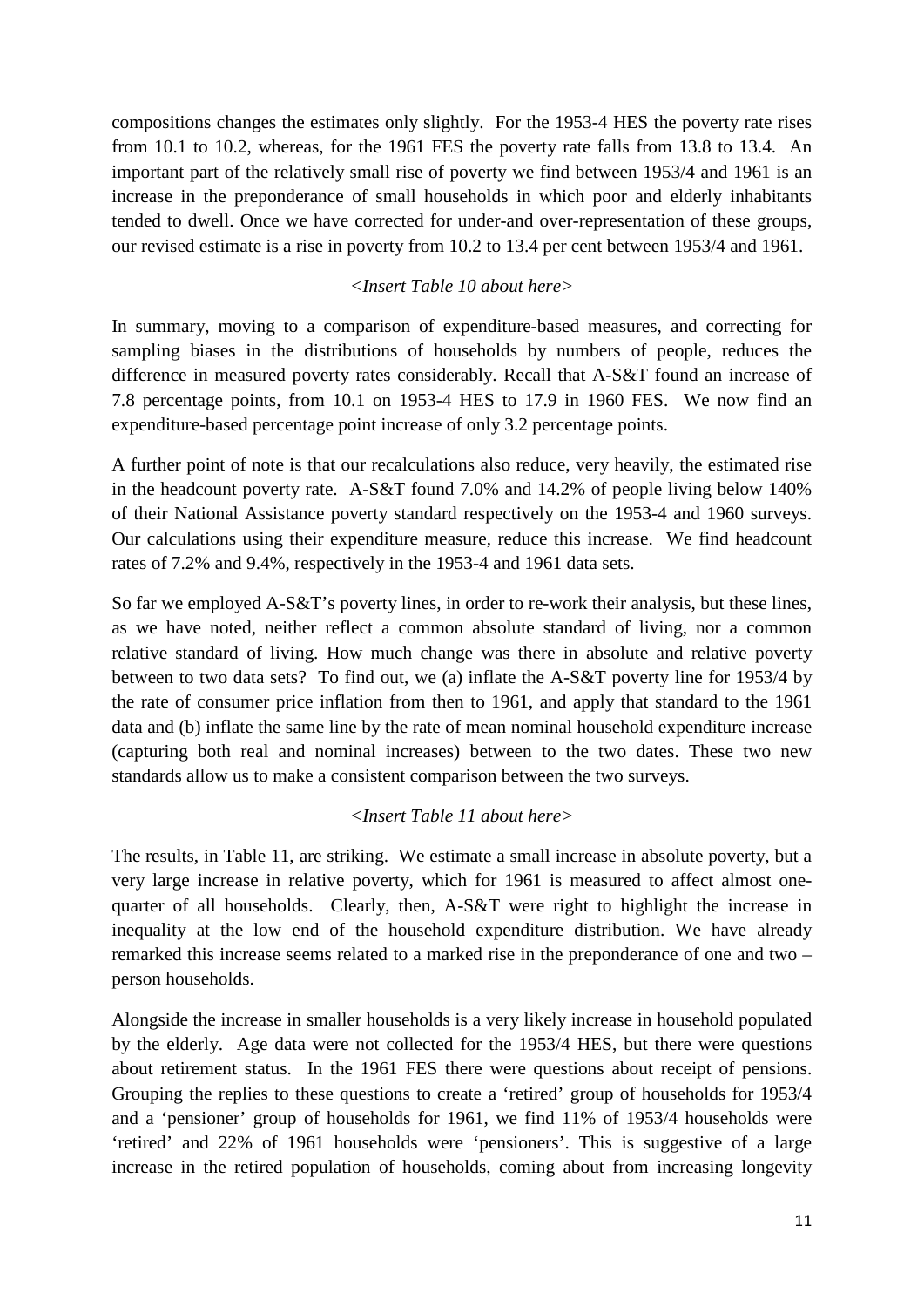and/or an increased propensity of the elderly to live independently. The measured poverty (using A-S&T's expenditure measure) of these groups is striking. 43.9% of the retired in 1953/4 were in poverty, and 62.5% of the pensioner households of 1961 were poor. Indeed ALL the A-S&T poor expenditure households in the 1961 data were pensioner households and 48% of poor households in 1953/4 were retired households.

GB Census data confirm the growth in numbers of people aged over 64 in the population. Between the 1951 and 1961 Censuses, the proportion of over-64s grew from 11.0% to 11.9%, and that in a baby-boom period of rapid population growth. But the key to understanding the differences in expenditure distributions between the expenditure surveys is to know how these people were arranged into households. Unfortunately the Census Reports for 1951 and 1961 collate household information by age and by numbers of members quite differently, so we can make only an imperfect comparison. On age, the 1951 Census Report (General Register Office, 1952, Table V.1, p 162) lists households by the age of the self-nominated head of household, while the 1961 Report (General Register Office, 1966, Table 1, p 2) list households by the age of the 'Chief Economic Supporter'. On numbers of household members the 1951 Report lists by number of persons, while the 1961 Report uses a much more complex categorisation, taking into account the presence of married couples, ancestors (of the Chief Economic Supporter), servants etc., but not giving numbers of people, except for single member households. Thus the only clean comparison is with respect to singleperson households. In 1951 10.7% of households contained only one person, and 4.7% of all households contained a single person aged over 60 years. In 1961 11.9% of household contained only one person, and 7.4% of all households were either a single man over 65 or a single woman over 60. It should be noted that the vast majority of these were single women, 85% in 1961 for instance. So, there was a growing proportion of small, elderly households.

A final part of the story might be a rise of variation within the retired/pensioner households. If we look at the difference in terms of per adult male equivalised expenditure between households headed by a retired person and those not headed by a retired person we find the retired mean is very close to 70% of the mean for non-retired in the 1953/4 data. Similarly, among households in 1961, the same mean for pensioner households is about 74% of that for non-pensioner households. Importantly, however, the coefficient of variation of equivalised for retired households in 1953/4 is 0.67, much lower that the same measure for pensioner households in 1961, where we find it to be 0.91. Thus, not only has this low expenditure group almost surely expanded, but there seems to have been an increase in within-group variance as well.

So far we have two proximate determinants, or correlates, of measured poverty, retirement, or old age, and small households, whose growth in importance relates to the rise on poverty and inequality between the surveys. In Table 12 we present log equivalised expenditure regression for both data sets.. Both results show small households and those headed by either retired or pensioner heads are much more likely to be A-S&T expenditure-poor. The result also indicates that controlling for household size and pensioner/retirement status does not eliminate the large differential in expenditure variance between the two samples.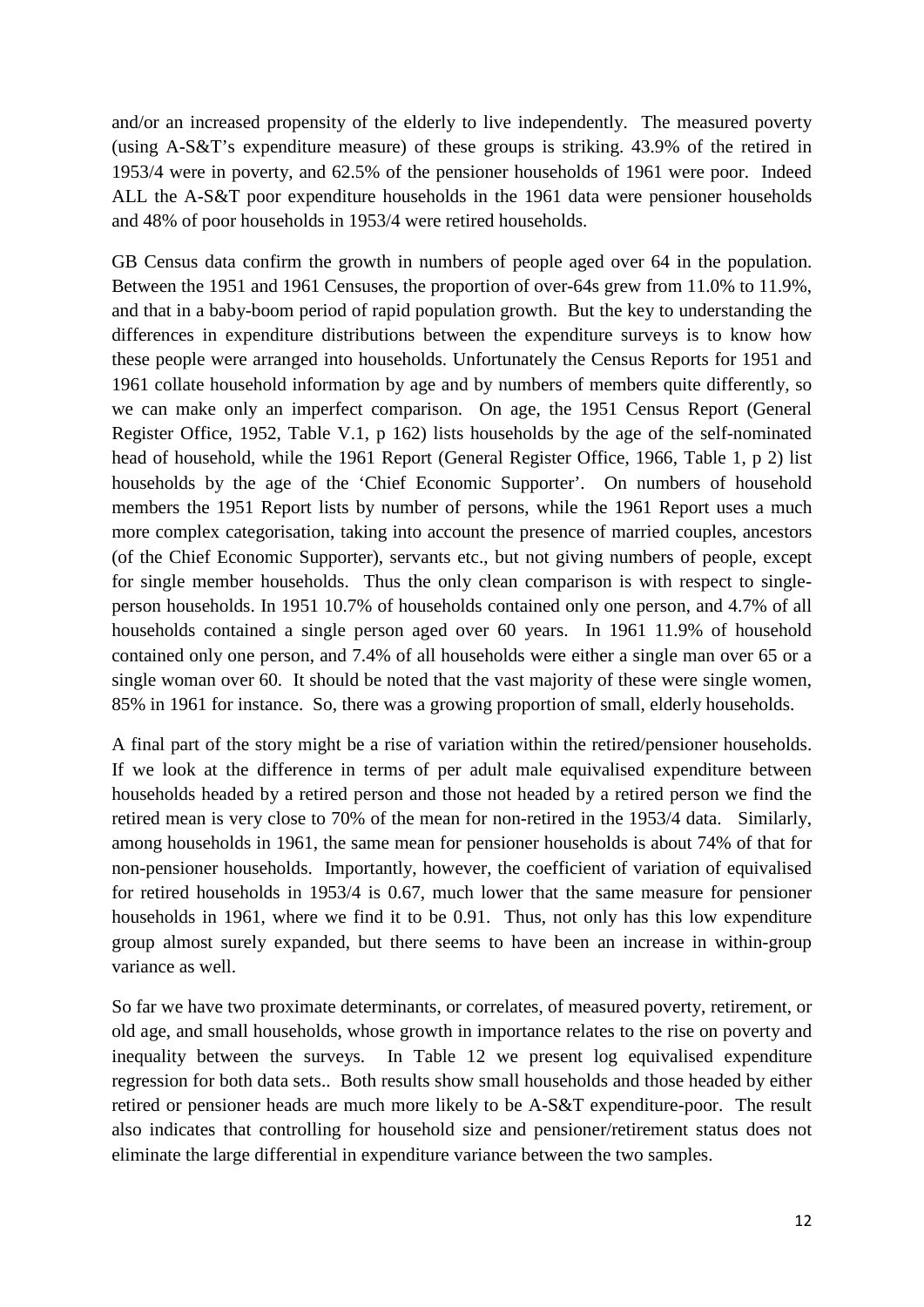#### 5. Conclusion

We have shown that A-S&T's estimate of the rise in poverty was exaggerated by (a) comparing expenditure with income poverty rates and (b) using poverty lines whose relationship reflected something between a relative and an absolute comparison. In absolute poverty terms A-S&T overestimated the rise, which we estimate at less than one percentage point. If relative poverty had been their concern, then they underestimated the rise. Comparing the samples with census information to judge representativeness, something A-S&T were worried, has only a minor effect on estimates of poverty.

However, what was driving their results was a large rise in household expenditure inequality, importantly associated with, but by no means fully explained by, the emergence of the pensioner household. As we have seen, the preponderance of retired/pensioner households almost certainly increased and the increase in expenditure variance happened within the pensioner group as well as more widely.

In giving an answer to the question of whether A-S&T were right in their poverty estimation, we uncover deeper questions of the causes of the rise in household equivalised expenditure inequality and of the rise in small, elderly households. Our present view is that our data cannot answer those new questions, but they and new questions for the 1950s and have resonance today.

#### References

Abel-Smith, B. and P. Townsend (1965) *The poor and the poorest, A New Analysis of the Ministry of Labour's Family Expenditure Surveys of 1953-54 and 1960*, G.Bell & Sons Ltd., York House, Portugal Street, London, W.C.2.

Deaton, A. (1997) The Analysis of Household Surveys: A Microeconometric Approach to Development Policy, World Bank, Washington.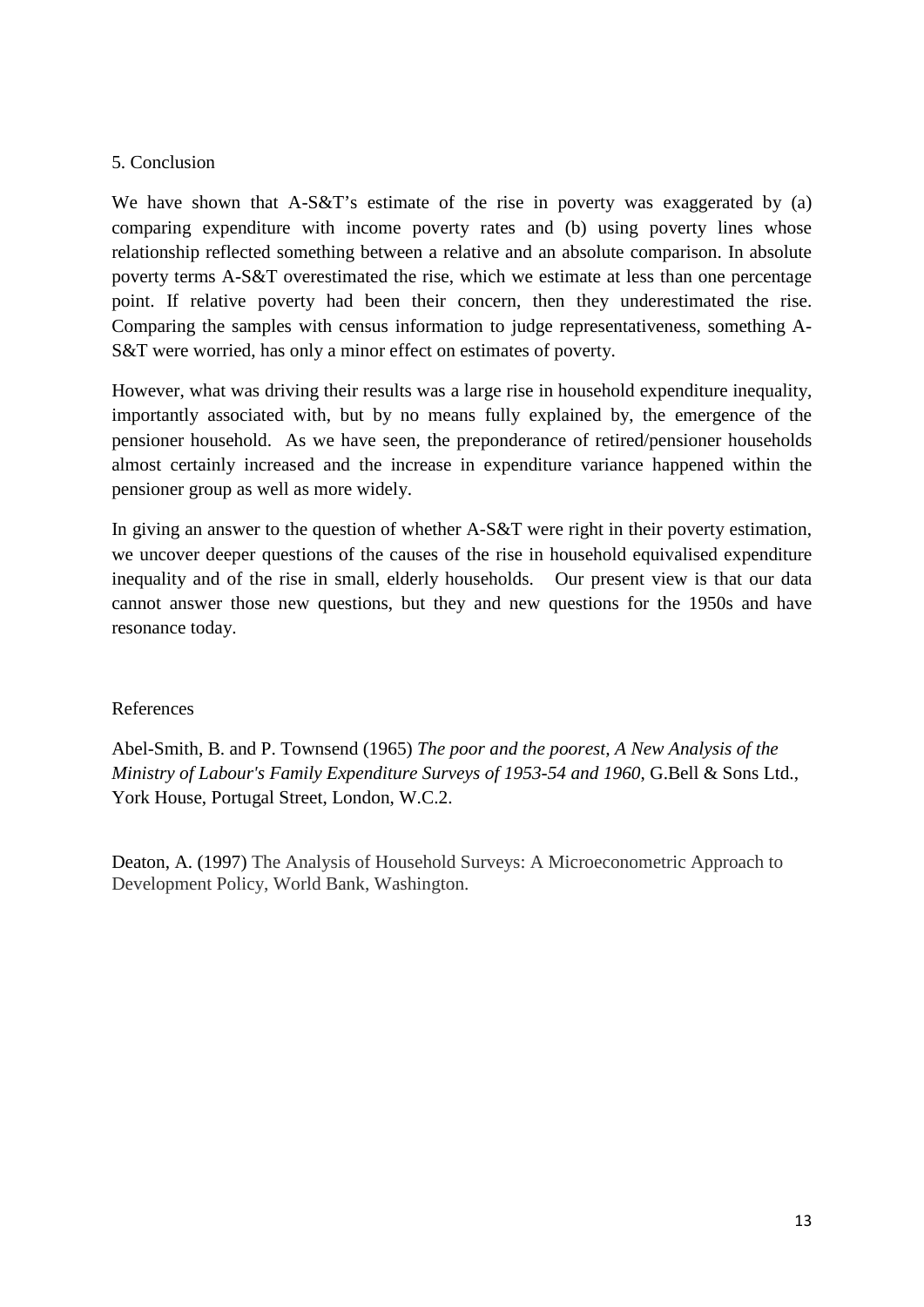

**Chart 1 The distribution of expenditure relative to poverty standard, HES 1953-4**

Source, Authors' calculations, see text.

**Chart 2 The distribution of expenditure relative to poverty standard, FES 1961**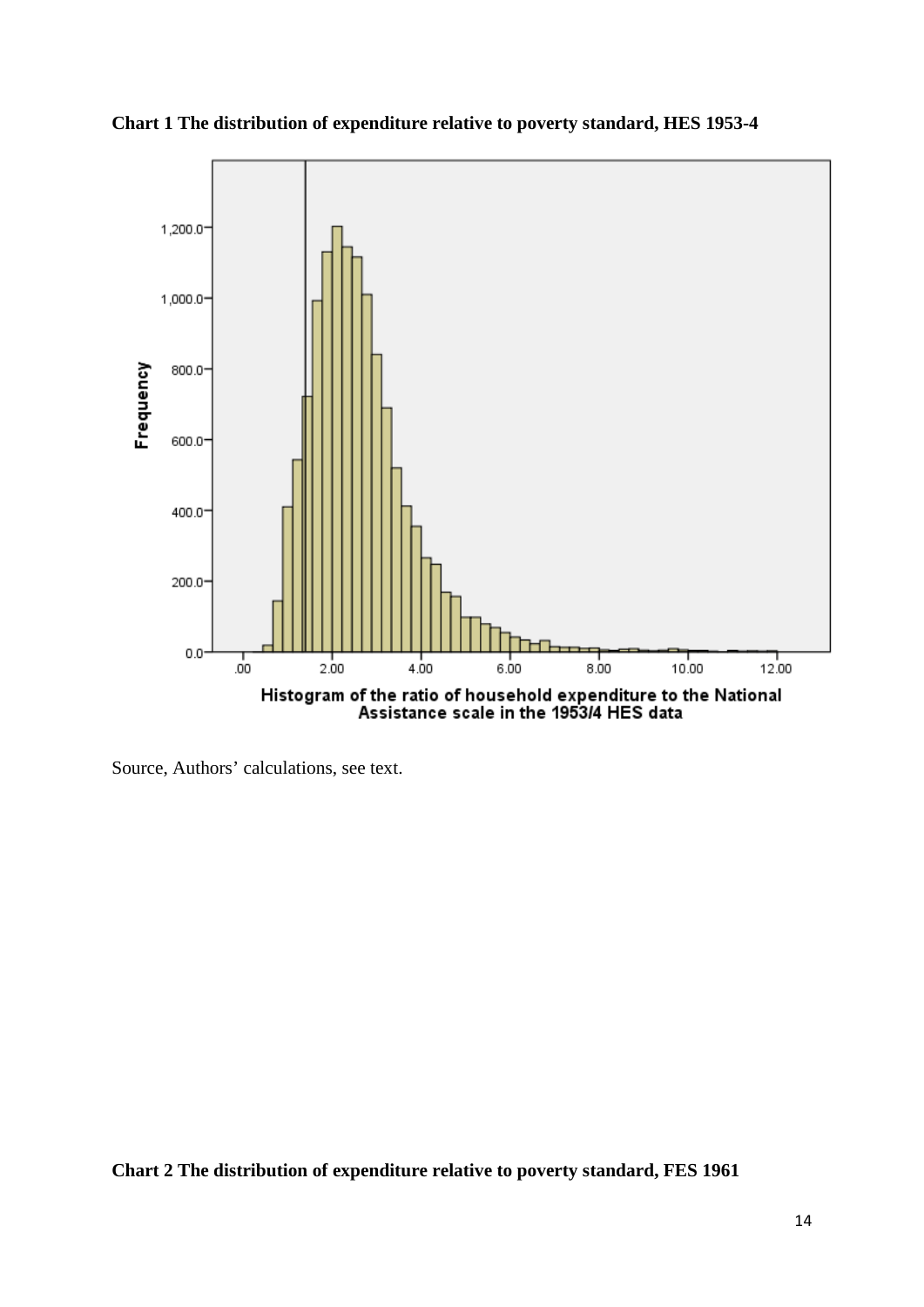

Source, Authors' calculations, see text.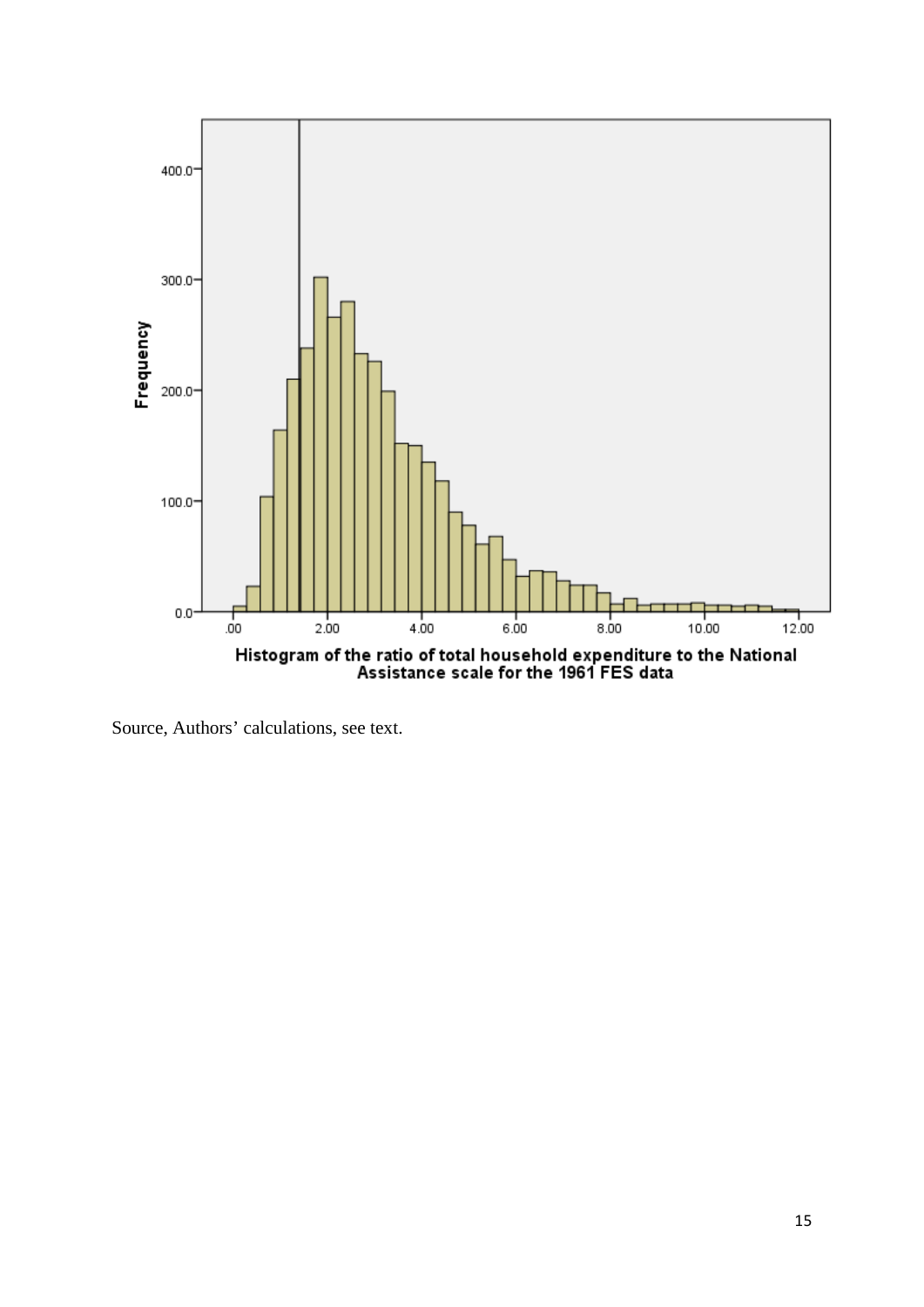|                |      | Weekly Income of Household |        |       |      |      |          |  |
|----------------|------|----------------------------|--------|-------|------|------|----------|--|
|                |      | £14-20                     | £10-14 | £8-10 | £6-8 | £3-6 | Under £3 |  |
|                |      |                            |        |       | 151  | 337  | 635      |  |
|                |      |                            |        |       | 590  | 721  | 103      |  |
|                | 3    |                            |        | 566   | 388  | 131  |          |  |
|                | 4    |                            |        | 453   | 194  | 57   |          |  |
| Household Size |      |                            | 360    | 183   | 73   | 27   |          |  |
|                | $6+$ | 288                        | 236    | 84    | 41   | h    |          |  |

**Table 1: Abel-Smith and Townsend's sample from the 1953/4 survey:**

Total: 5633

From these 5633 households they then took a 25% sample:

|                |      | Weekly Income of Household |        |       |      |      |          |  |  |
|----------------|------|----------------------------|--------|-------|------|------|----------|--|--|
|                |      | £14-20                     | £10-14 | £8-10 | £6-8 | £3-6 | Under £3 |  |  |
|                |      |                            |        |       | 38   | 84   | 158      |  |  |
|                |      |                            |        |       | 147  | 180  | 26       |  |  |
|                |      |                            |        | 142   | 96   | 33   |          |  |  |
|                | 4    |                            |        | 113   | 48   |      |          |  |  |
| Household Size |      |                            | 90     | 46    | 18   |      |          |  |  |
|                | $6+$ |                            | 59     |       |      |      |          |  |  |

Total: 1408

Source: *Poor and Poorest* Appendix 3, Tables 1 and 2, page 73.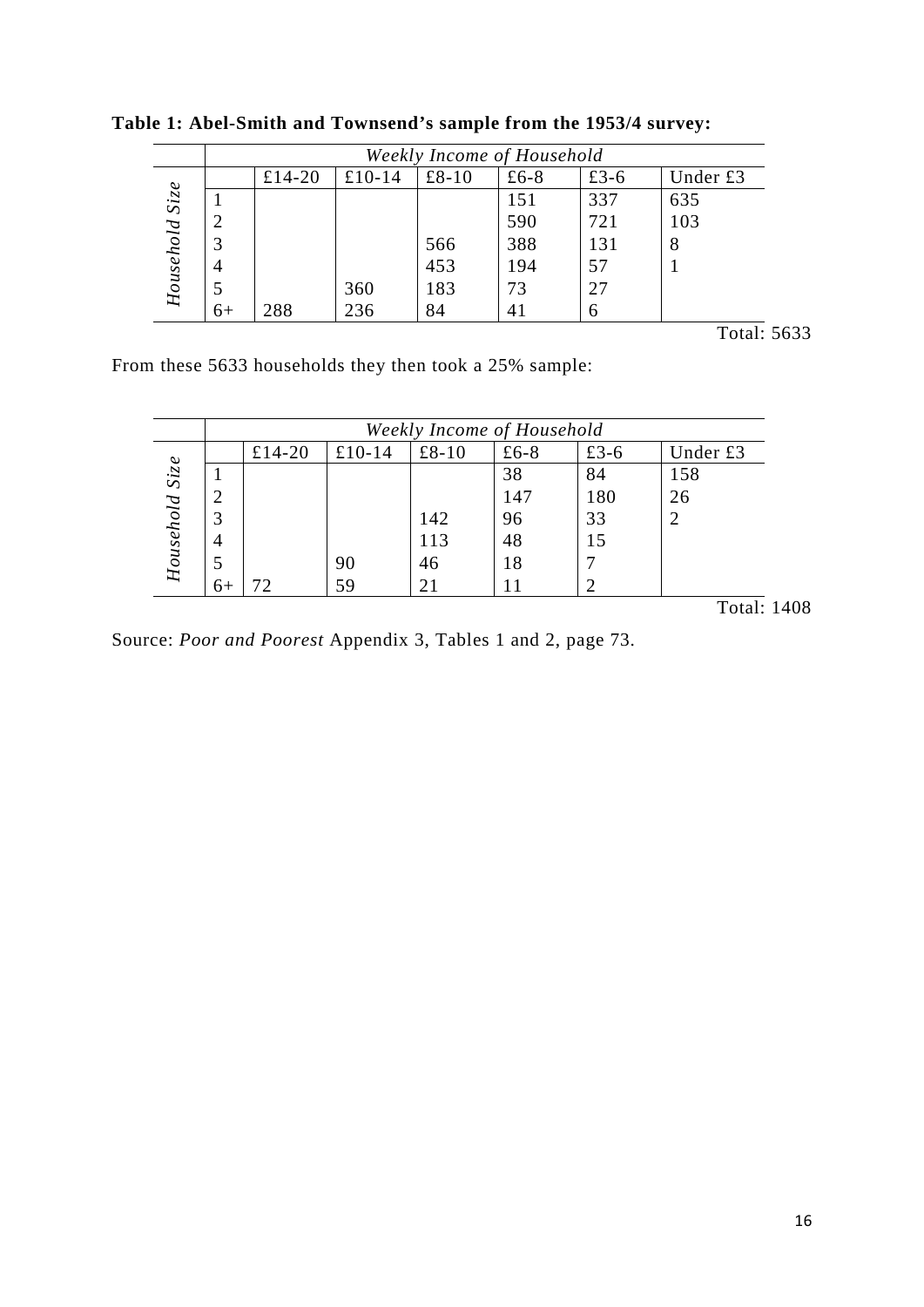| Total            |      | Households     |         | Persons |                | Estimate of |
|------------------|------|----------------|---------|---------|----------------|-------------|
| expenditure      | No.  | $\%$           | Average | No.     | $\%$           | total       |
| as % of basic    |      |                | size    |         |                | number of   |
| national         |      |                |         |         |                | persons in  |
| assistance scale |      |                |         |         |                | UK          |
| plus             |      |                |         |         |                | (housands)  |
| rent/housing     |      |                |         |         |                |             |
| Under 80         | 17   | 0.5            | 1.5     | 26      | 0.3            | 152         |
| 80-89            | 18   | 0.6            | 1.3     | 23      | 0.2            | 101         |
| 90-99            | 33   | $\mathbf{1}$   | 2.3     | 75      | 0.7            | 354         |
| 100-109          | 61   | 1.9            | 2.4     | 149     | 1.4            | 709         |
| 110-119          | 54   | 1.7            | 2.6     | 144     | 1.4            | 709         |
| 120-129          | 64   | $\overline{2}$ | 2.9     | 178     | 1.8            | 911         |
| 130-139          | 79   | 2.4            | 2.7     | 210     | $\overline{2}$ | 1012        |
| 140-159          | 162  | 5              | 3.2     | 525     | 5.1            | 2581        |
| 160 and over     | 2737 | 84.9           | 3.3     | 8940    | 87.1           | 44082       |

**Table 2: Number and percentage of households and persons with low expenditures**

Source: *Poor and Poorest*, Table 3, page 28.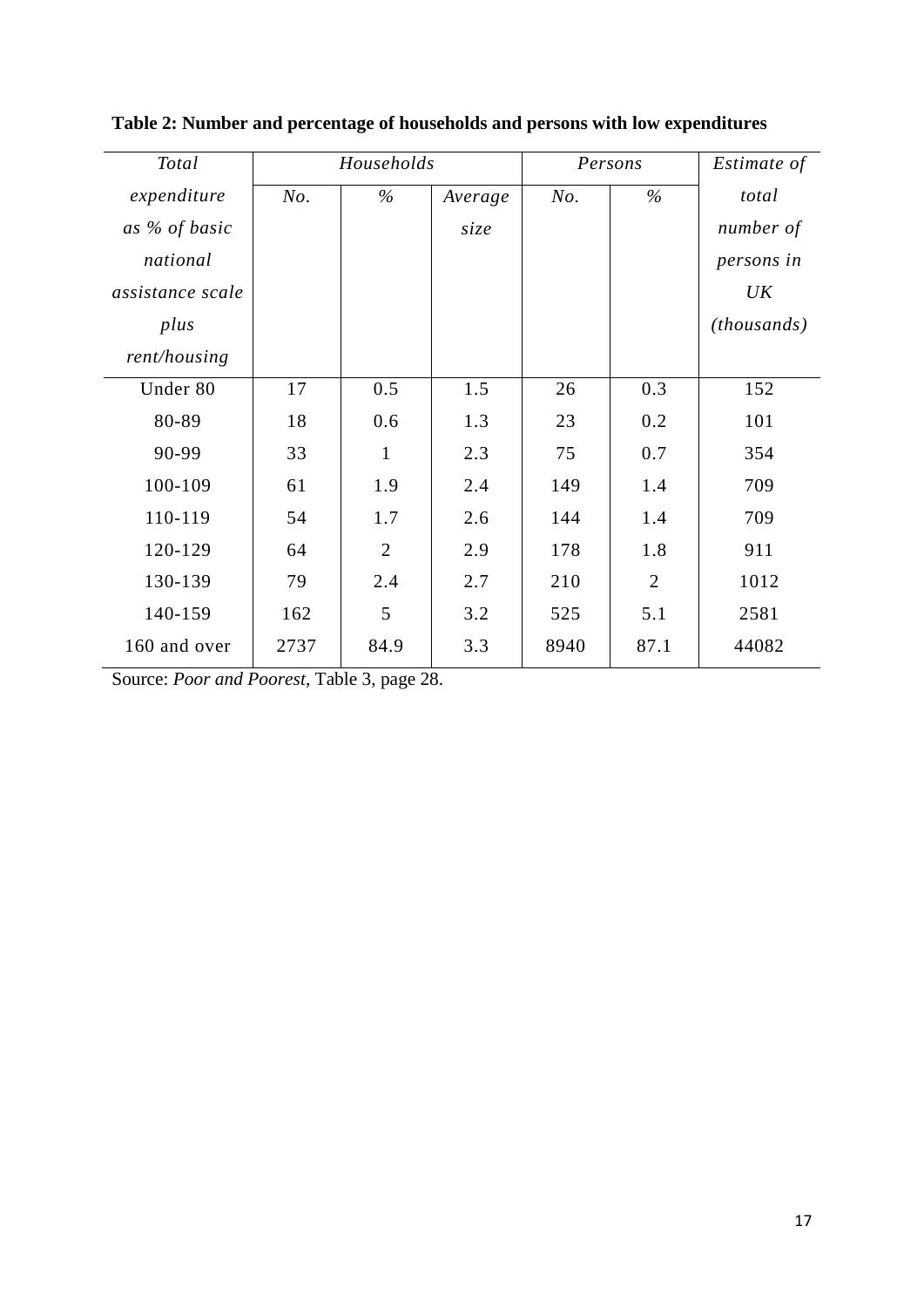|                |                | Weekly Income of Household |           |          |          |          |          |
|----------------|----------------|----------------------------|-----------|----------|----------|----------|----------|
|                |                | Under £3                   | £3-6      | £6-8     | $£8-10$  | $£10-14$ | £14-20   |
|                | $\mathbf{1}$   | 108 (159)                  | 17 (84)   | 1(38)    | $-(23)$  | $- (15)$ | $- (5)$  |
|                | $\overline{2}$ | 13(26)                     | 70 (180)  | 5(147)   | $-(163)$ | $-(226)$ | $-(122)$ |
|                | 3              | 0(2)                       | 16(33)    | 14 (97)  | 9(141)   | $-(260)$ | $-(193)$ |
| Household Size | $\overline{4}$ | 0(0)                       | 9(14)     | 12(49)   | 8 (113)  | $-(206)$ | $-(155)$ |
|                | 5              | $\overline{0}$             | 5(7)      | 6(18)    | 5(46)    | 1(90)    | $- (96)$ |
|                | $6+$           | $\overline{0}$             | 1(1)      | 5(10)    | 10(21)   | 8(59)    | 3(72)    |
| All sizes      |                | 121 (187)                  | 118 (319) | 43 (359) | 32 (507) | 9(856)   | 3(643)   |

**Table 3: Number of households with low expenditure (and all households in subsample)**

Source: *Poor and the Poorest*, Table 2, page 27.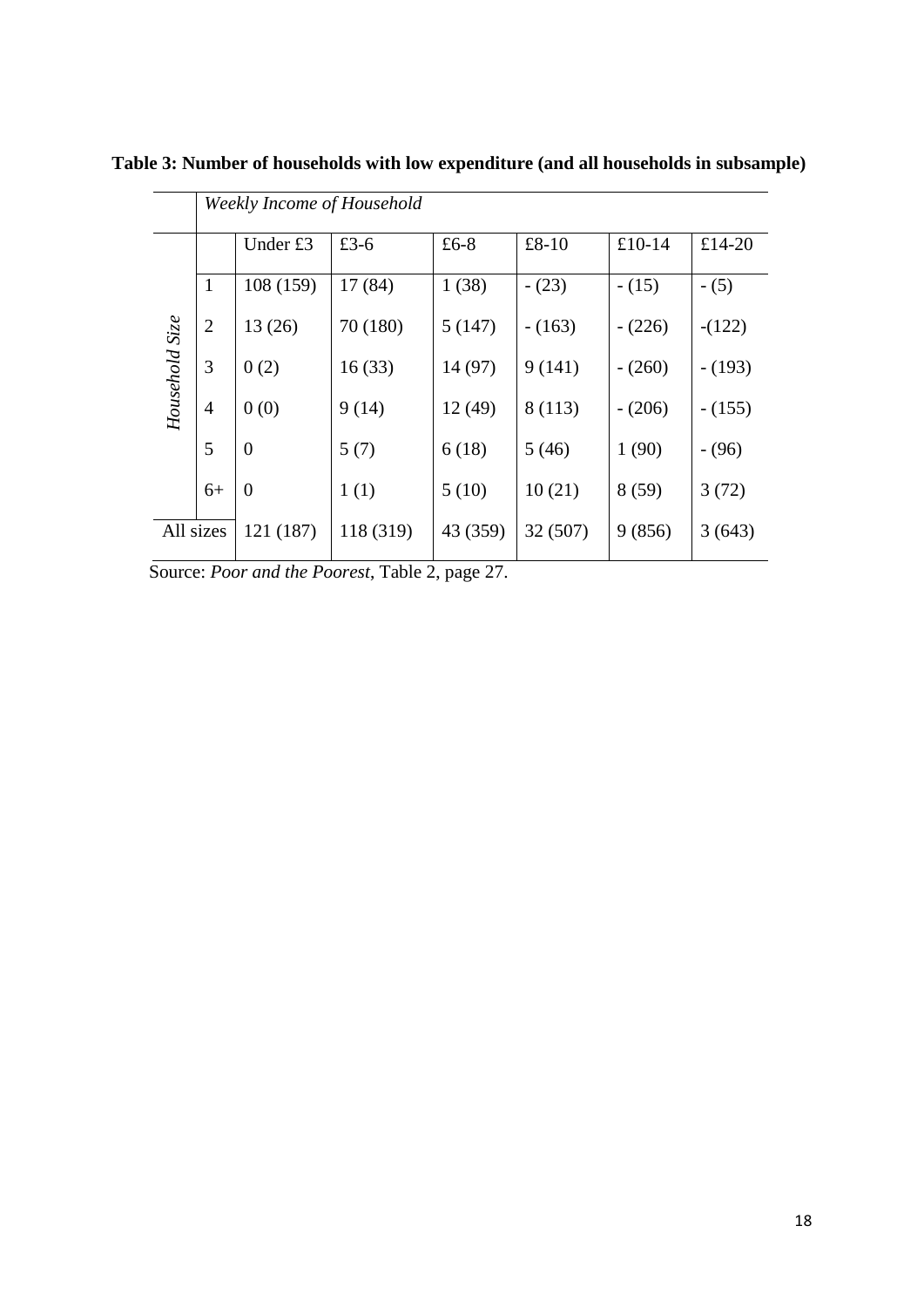|                                   | All Households | Households with children<br>under 16 years old |
|-----------------------------------|----------------|------------------------------------------------|
| Average number of Adults and      | 2.29           | 2.38                                           |
| Adolescents (over 16 years)       |                |                                                |
| Average number aged 5-15          | 0.59           | 1.26                                           |
| Average number under 5            | 0.29           | 0.63                                           |
| Average total expenditure         | £13 9s 4d      | £14 16s 9d                                     |
| Average housing costs             | 16s 7d         | $17s$ 0d                                       |
| Sample                            | 12857          | 6003                                           |
| Where income is reliably reported |                |                                                |
| Average income                    | £12 3s 4d      |                                                |
| Average total expenditure         | £137s 5d       |                                                |
| Sample                            | 12252          |                                                |

# **Table 4: 1953/4 Household Expenditure Survey (entire survey)**

Source: authors' calculations from 1953/4 full survey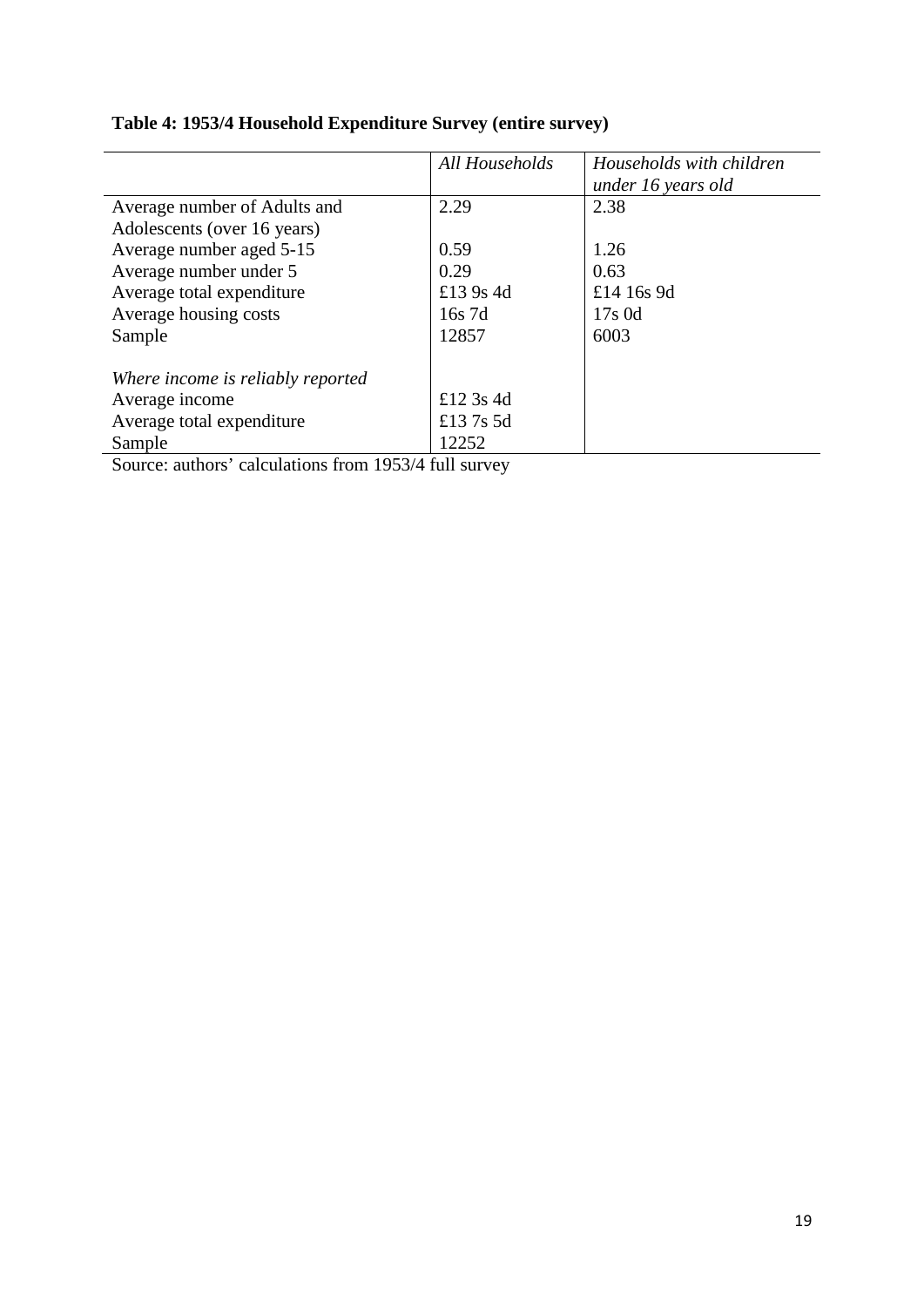| 7.9<br>37.4<br>40.8<br>13.9 | 2.6<br>9.5<br>63.6<br>24.3 | rate<br>30.5<br>39.6<br>6.4<br>5.8 |
|-----------------------------|----------------------------|------------------------------------|
|                             |                            |                                    |
|                             |                            |                                    |
|                             |                            |                                    |
|                             |                            |                                    |
|                             |                            |                                    |
|                             |                            |                                    |
|                             |                            |                                    |
|                             | 20.3                       | 35.8                               |
| 22.1                        | 52.7                       | 4.2                                |
| 3.3                         | 5.6                        | 5.8                                |
| 1.2                         | 8.0                        | 1.6                                |
|                             |                            |                                    |
| 72.3                        | 20.2                       | 33.8                               |
| 3.0                         | 0.9                        | 28.9                               |
| 5.2                         | 2.3                        | 22.2                               |
| 19.5                        | 76.5                       | 2.4                                |
|                             |                            |                                    |
| 39.8                        | 10.2                       | 39.3                               |
| 34.0                        | 28.3                       | 12.1                               |
| 8.4                         | 24.9                       | 3.4                                |
| 5.8                         | 19.6                       | 3.0                                |
| 5.3                         | 9.8                        | 5.4                                |
| 3.0                         | 4.0                        | 7.7                                |
| 3.7                         | 3.2                        | 11.5                               |
|                             | 72.3                       |                                    |

# **Table 5: Household and head of household characteristics and poverty rates**

Source: authors' calculations from 1953/4 full survey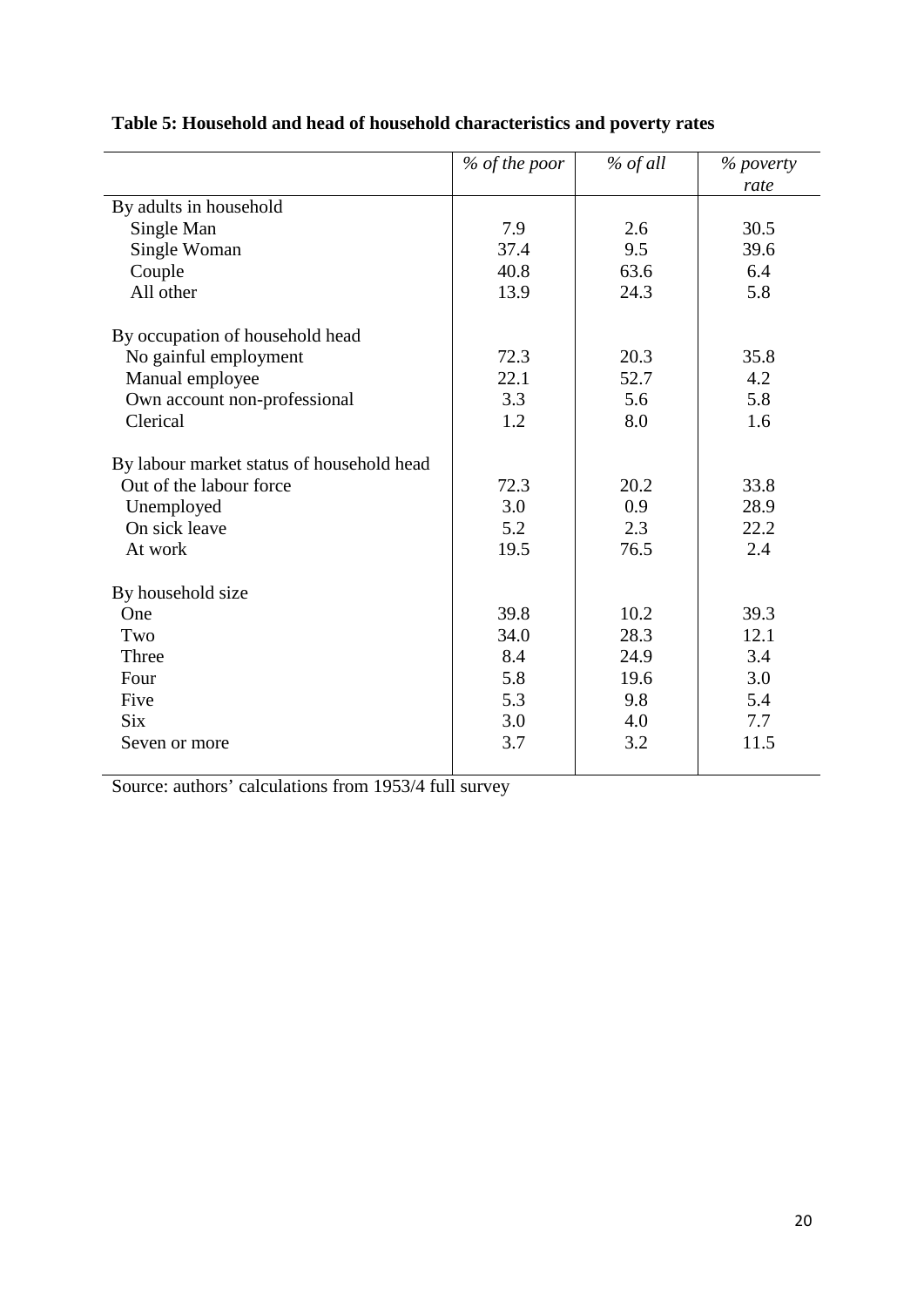| Effective from:    |              | $16th$ June 1952 | 3 <sup>rd</sup> | April 1961     |
|--------------------|--------------|------------------|-----------------|----------------|
| Ordinary rate:     | Pence $(d.)$ | Single adult %   | Pence $(d.)$    | Single adult % |
| Husband and wife   | 708          | 169              | 1080            | 168            |
| Single householder | 420          | 100              | 642             | 100            |
| For other persons: |              |                  |                 |                |
| aged 21 or over    | 372          | 89               | 594             | 93             |
| aged 18-20         | 312          | 74               | 486             | 71             |
| aged 16-17         | 258          | 61               | 384             | 60             |
| aged 11-15         | 192          | 46               | 288             | 45             |
| aged $5-10$        | 162          | 39               | 240             | 37             |
| aged under 5       | 132          | 31               | 204             | 32             |

**Table 6: National Assistance weekly scale rates other than rent.**

Source: Lynes, 1961, Appendix 1, page 50.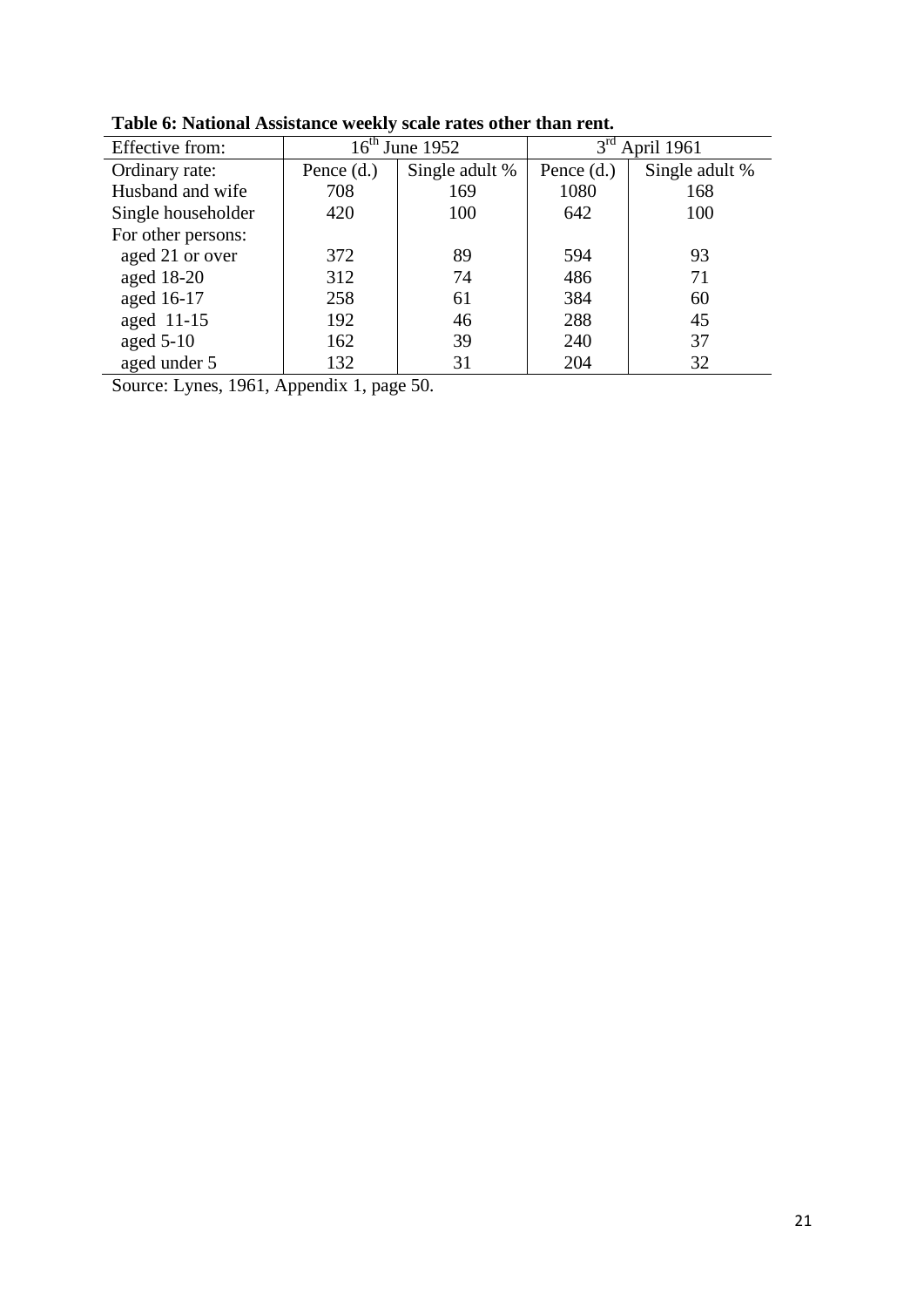|                                         | 1953-4 HES   |          | 1961 FES     |                  |
|-----------------------------------------|--------------|----------|--------------|------------------|
|                                         | Total weekly | Poverty  | Total weekly | Poverty standard |
|                                         | expenditure  | standard | expenditure  |                  |
| Mean $(d.)$                             | 3209         | 1157     | 7589         | 2395             |
| Median $(d.)$                           | 2804         | 1126     | 6325         | 2211             |
| SD of log                               | 0.62         | 0.34     | 0.70         | 0.39             |
| 90/10                                   | 4.59         | 2.33     | 5.44         | 3.25             |
| 50/10                                   | 2.41         | 1.59     | 2.66         | 2.06             |
| Gini coefficients                       |              |          | 1953-4 HES   | 1961 FES         |
| Average weekly expenditure per capita   |              |          | 29.4         | 33.2             |
| Weekly income per capita                |              | 28.8     |              |                  |
| Weekly expenditure per equivalent adult |              | 23.7     | 29.6         |                  |
| Weekly income per equivalent adult      |              |          | 24.7         | $26.1*$          |

Notes: All equivalence scales are per married couple. Author's calculations, except for \*, which is taken from the supplement to the IFS Report, Jonathan Cribb, Andrew Hood, Robert Joyce and David Phillips "Living Standards, Poverty and Inequality in the UK: 2013', IFS, London, 2013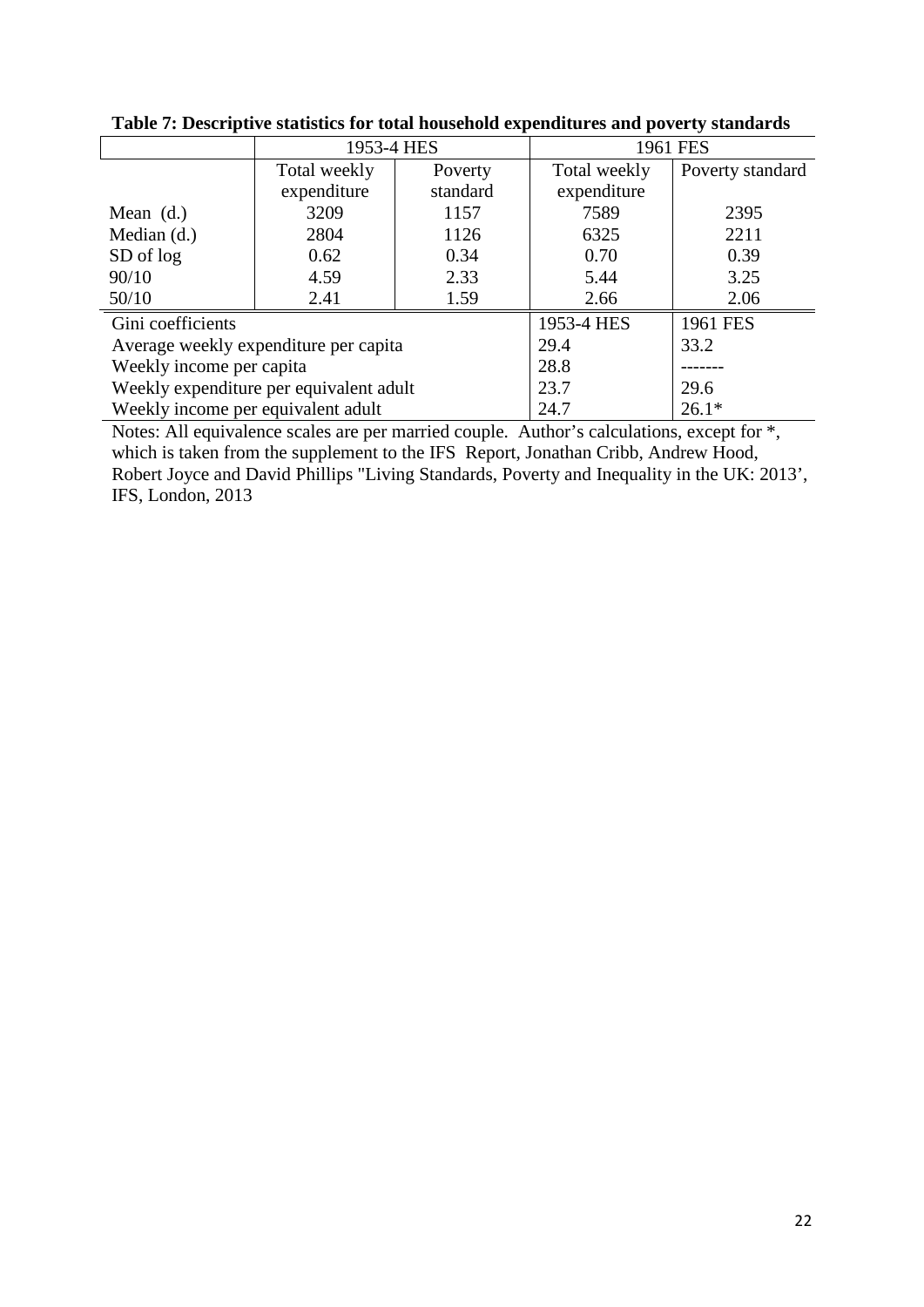| <b>Table of New estimates of INA standard household poverty rates, 70.</b> |            |          |          |  |  |  |
|----------------------------------------------------------------------------|------------|----------|----------|--|--|--|
|                                                                            | 1953/4 HES | 1960 FES | 1961 FES |  |  |  |
| Expenditure-based, full sample                                             | 10.1       |          | 13.8     |  |  |  |
| Income-based, restricted sample                                            | 15.3       |          |          |  |  |  |
| Income-based, full sample                                                  |            | 17.9     |          |  |  |  |
| Expenditure-based restricted sample                                        | 10.3       |          |          |  |  |  |

**Table 8 New estimates of NA standard household poverty rates, %.**

Source: Authors' calculations, except 1960 FES from Abel-Smith and Townsend. The 1953/4 restricted sample contains only cases where the two income indicators in the data set are mutually consistent.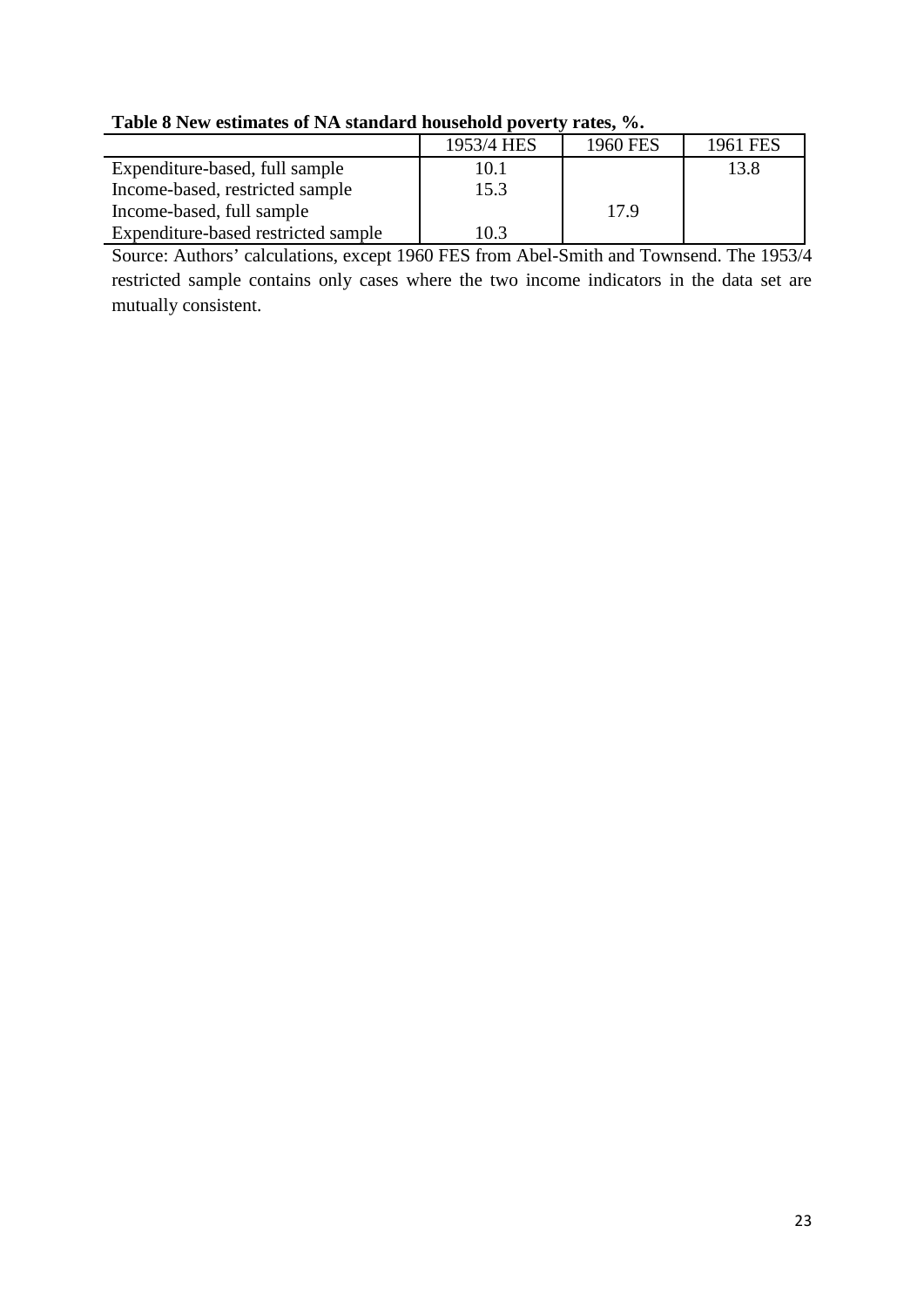|                   | 1953-4 HES   |                 | 1961 FES     |                 |
|-------------------|--------------|-----------------|--------------|-----------------|
| Number of persons | Poverty rate | Share of sample | Poverty rate | Share of sample |
| in household      |              |                 |              |                 |
|                   | 39.3         | 10.2            | 43.0         | 14.2            |
|                   | 12.1         | 28.3            | 14.9         | 29.9            |
|                   | 3.4          | 24.9            | 5.7          | 22.3            |
|                   | 3.0          | 19.6            | 4.6          | 18.6            |
|                   | 5.4          | 9.8             | 7.2          | 8.4             |
| 6                 | 7.7          | 4.0             | 7.8          | 3.7             |
|                   | 8.9          | 1.8             | 5.6          | 1.6             |
| 8 or more         | 14.9         | 1.4             | 8.0          | 1.4             |

**Table 9: Expenditure-based A-S&T poverty rates by size of household**

Source, Authors' calculations, see text.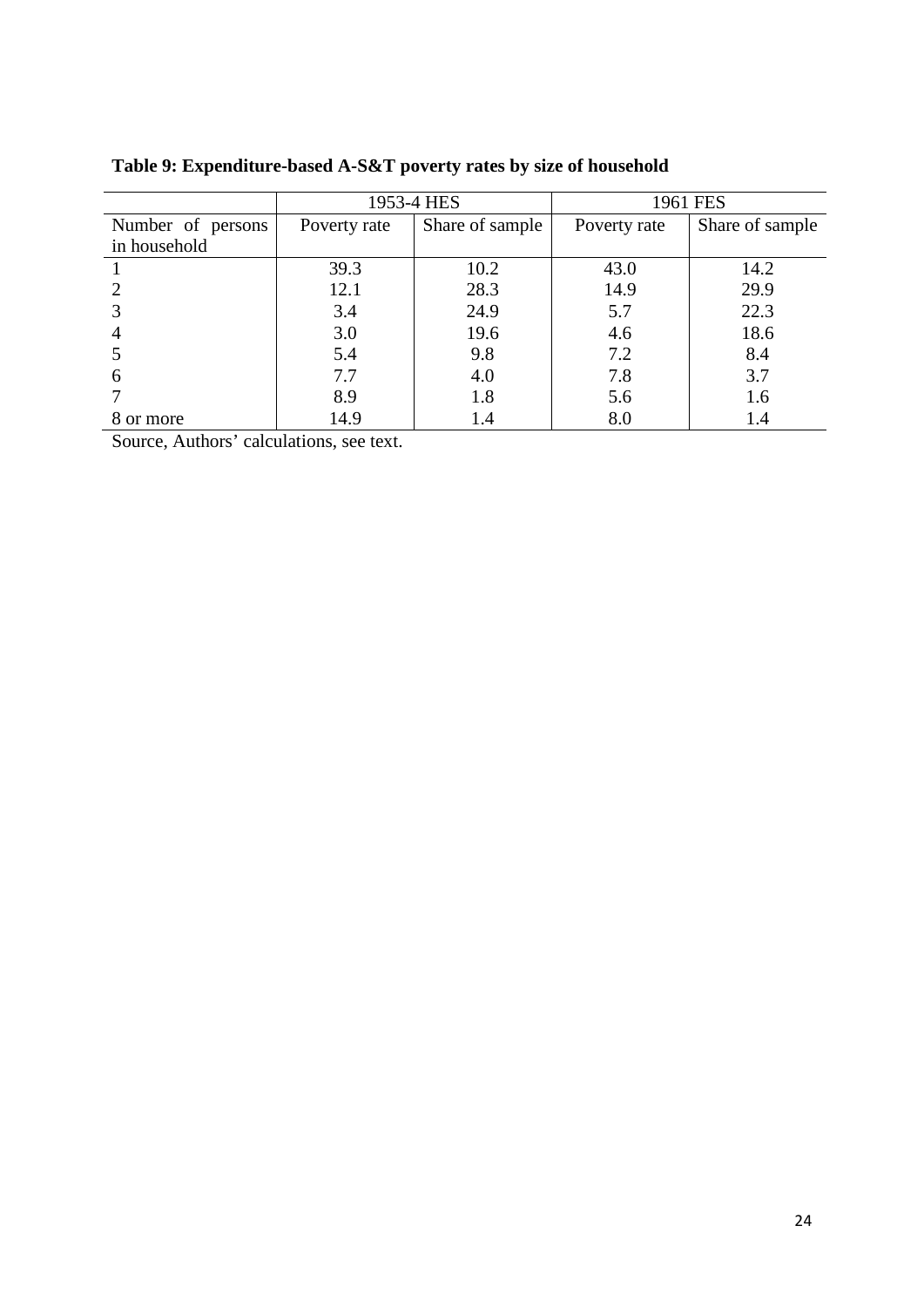| Number of persons | GB 1951 | 1953-4 HES | GB 1961 | 1961 FES |
|-------------------|---------|------------|---------|----------|
| in household      | Census  |            | Census  |          |
|                   | 10.5    | 10.2       | 13.1    | 14.2     |
|                   | 26.8    | 28.3       | 29.3    | 29.9     |
|                   | 24.9    | 24.9       | 22.9    | 22.3     |
|                   | 19.1    | 19.6       | 18.5    | 18.6     |
|                   | 9.9     | 9.8        | 9.1     | 8.4      |
| 6                 | 4.9     | 4.0        | 4.0     | 3.7      |
|                   | 2.1     | 1.8        | 1.7     | 1.6      |
| 8 or more         |         | 1.4        | l .4    | 1.4      |

**Table 10 Percentages of households by size in the HES, FES and Censuses**.

Source, Authors' calculations, see text.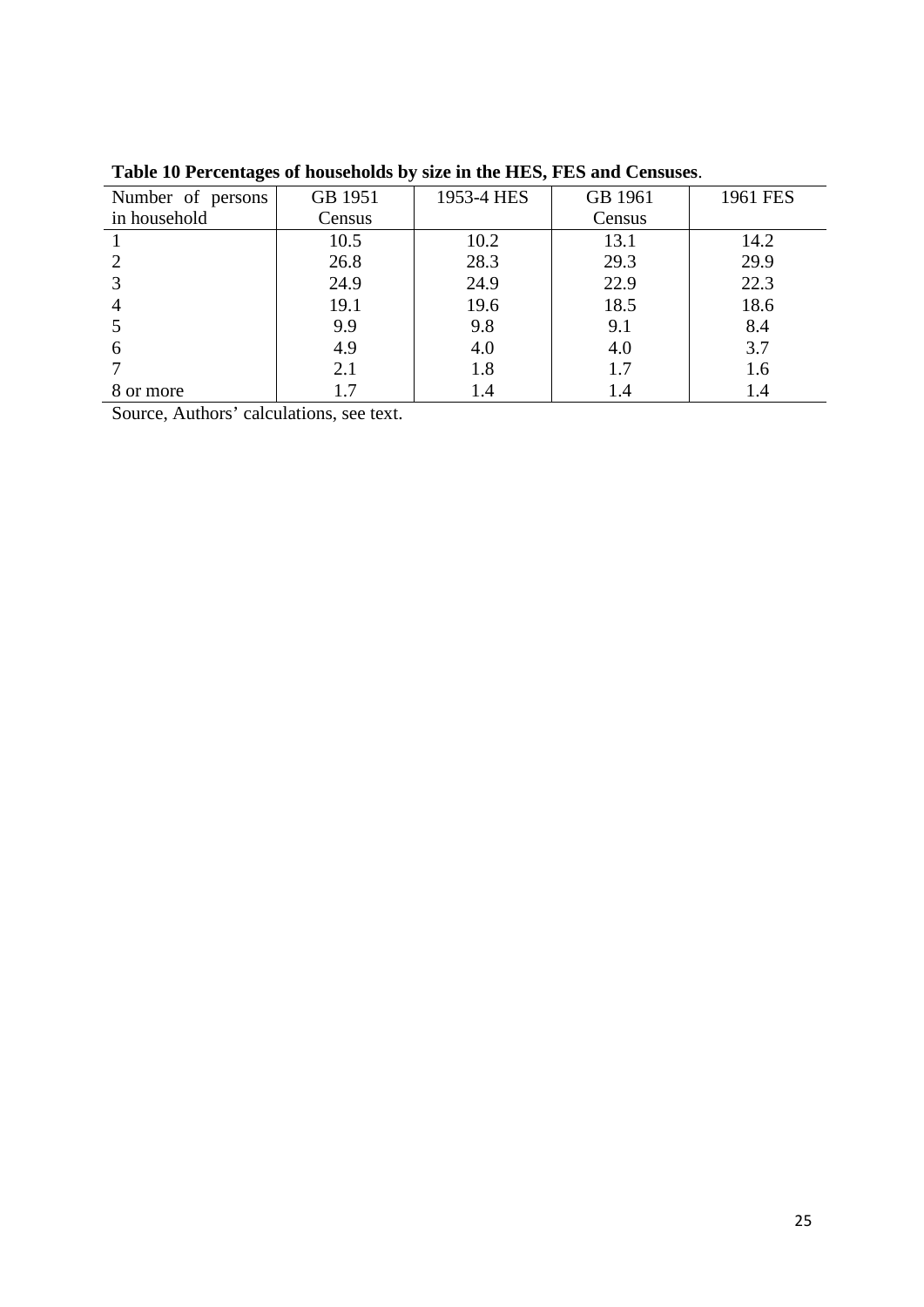### **Table 11: Estimating changes in absolute and relative poverty rates(%), 1953/4 HES-1961 FES**

|                                                 | 1953/4 HES | 1961 FES |
|-------------------------------------------------|------------|----------|
| Expenditure-based, RPI adjusted                 |            | 10.9     |
| Expenditure-based, nominal expenditure adjusted |            | 24.3     |
|                                                 |            |          |

Source: Author's calculations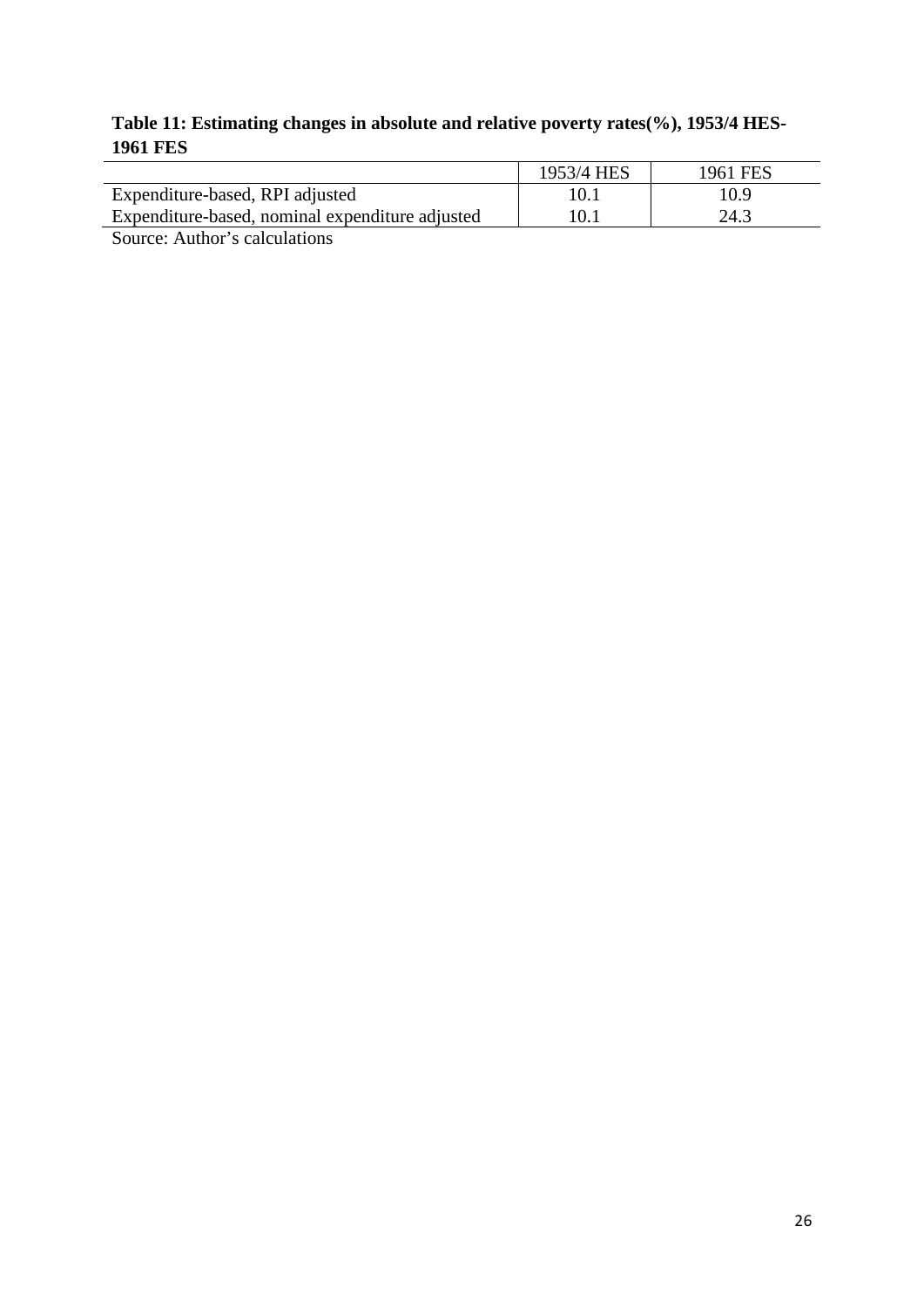#### **Table 12 Estimating the impacts of household size and pensioner/ retirement status in equivalised income 1953/4 and 1961.**

| Explanatory variables  | 1953/4 HES     | 1961 FES       |
|------------------------|----------------|----------------|
| Household size         | 0.124(13.4)    | 0.233(10.9)    |
| Household size squared | $-0.017(14.9)$ | $-0.024(9.4)$  |
| Pensioner household    |                | $-0.271(10.9)$ |
| Retired household      | $-0.383(29.9)$ |                |
|                        |                |                |
| $R^2$                  | 0.10           | 0.100          |
| Standard error         | 0.43           | 0.60           |
| Sample size            | 12803          | 3466           |

Dependent variable log(expenditure/A-S&T poverty line)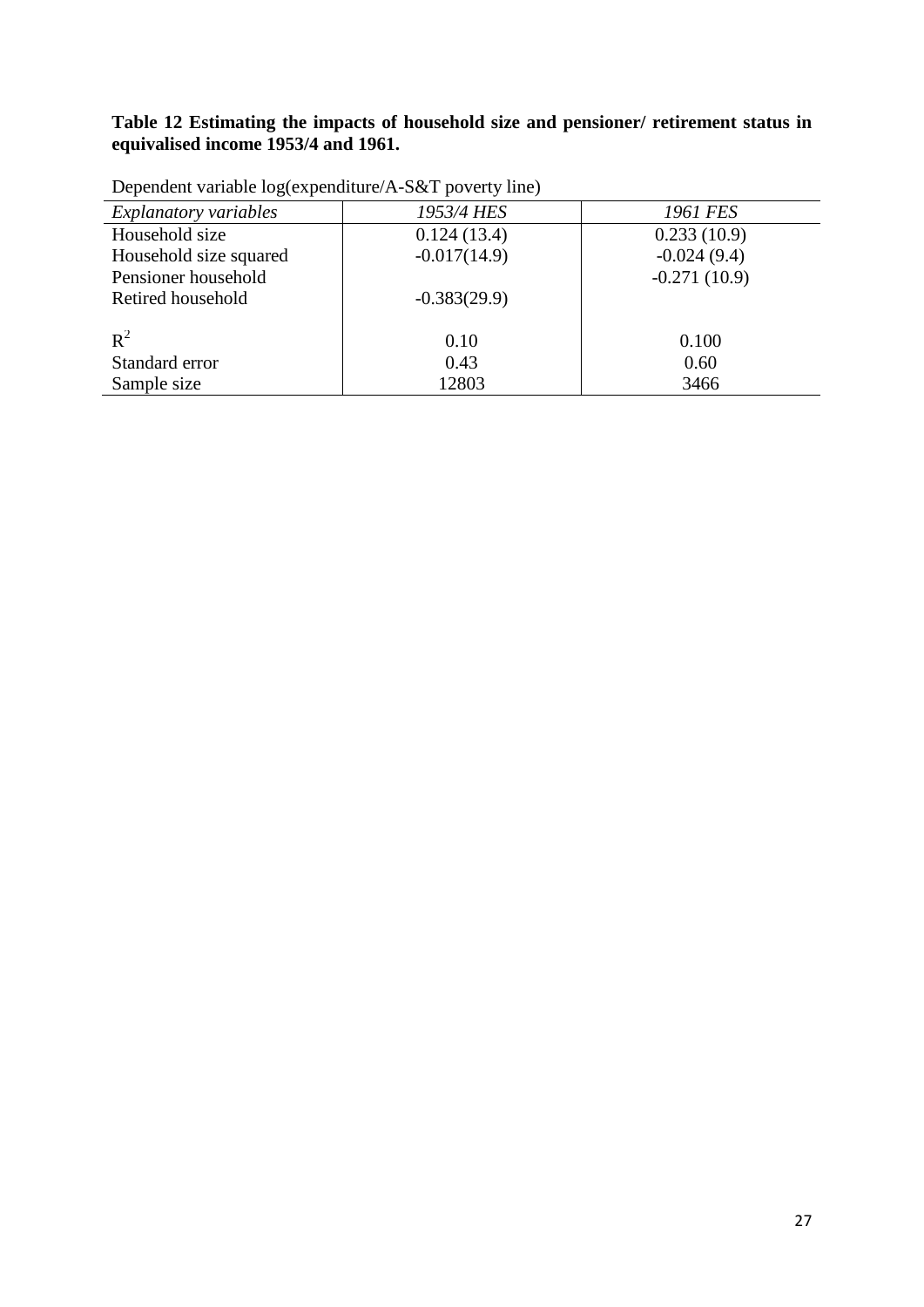### **Appendix 1: Poverty Lines:**

Abel Smith and Townsend constructed 2 different poverty lines. The first was to identify the number of households whose expenditure less income tax and national insurance totalled less than 140% of National Assistance rates plus weekly expenditure on housing (rent, repairs, mortgage, etc). They adapted the National Assistance rates to align with the age ranges used in the 1953-4 Enquiry:

#### *Adapted National Assistance Rates*

|                    | S  | d |
|--------------------|----|---|
| Husband and wife   | 59 |   |
| Single householder | 35 |   |
| Others 21 or over  | 31 |   |
| $16 - 21$          | 23 | q |
| $5 - 16$           | 14 |   |
| Under 5            | 11 |   |

The second poverty line they used was the 1950 Rowntree-Lavers line, recalculated at July 1953 prices:

| Composition of household | No. of persons in | S.  | d.             |
|--------------------------|-------------------|-----|----------------|
|                          | household         |     |                |
| Adults only, one sex     |                   |     |                |
| 1 man                    | 1                 | 47  | 5              |
| 1 woman                  | 1                 | 42  | $\mathbf{1}$   |
| 2 men                    | $\overline{2}$    | 71  | $\overline{2}$ |
| 2 women                  | $\overline{2}$    | 68  | 8              |
| 3 men                    | 3                 | 94  | 11             |
| 3 women                  | 3                 | 88  | 11             |
| Adults only, both sexes  |                   |     |                |
| 1 man, 1 woman           | $\overline{2}$    | 70  | $\overline{2}$ |
| 2 men, 1 woman           | 3                 | 94  | 0              |
| 1 man, 2 women           | 3                 | 90  | 1              |
| 2 men, 2 women           | 4                 | 113 | 10             |
| 3 men, 1 woman           | 4                 | 117 | 8              |
| 1 man, 3 women           | 4                 | 113 | 6              |
| One adult and children   |                   |     |                |
| 1 man, 1 child           | $\overline{2}$    | 64  | 11             |
| 1 man, 2 children        | 3                 | 82  | 5              |
| 1 man, 3 children        | 4                 | 103 | 1              |
| 1 woman, 1 child         | $\overline{2}$    | 60  | 10             |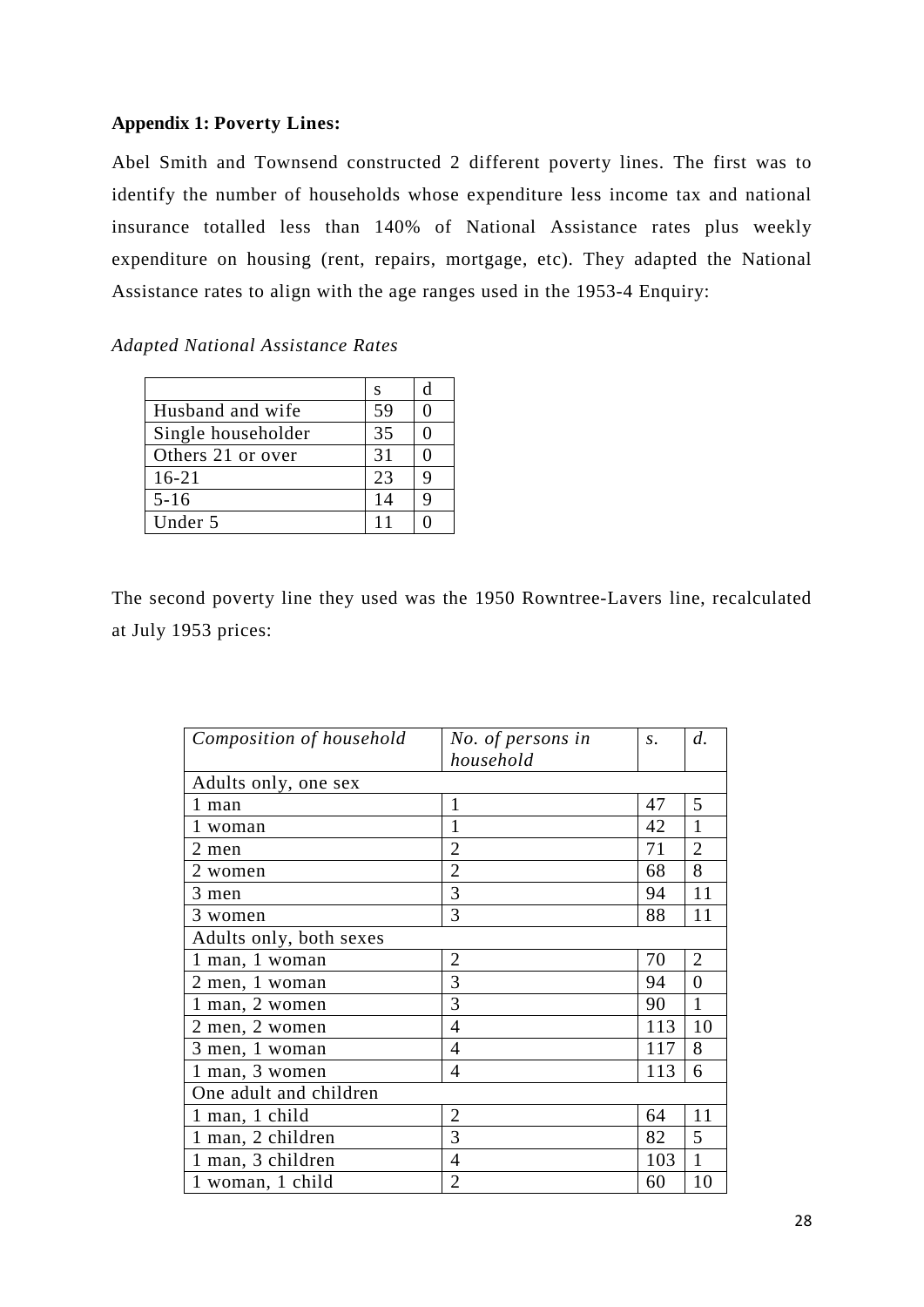|                                 | 3              |     |                |
|---------------------------------|----------------|-----|----------------|
| 1 woman, 2 children             |                | 78  | 11             |
| $\overline{1$ woman, 3 children | $\overline{4}$ | 97  | $\overline{0}$ |
| 1 woman, 4 children             | 5              | 115 | $\overline{0}$ |
| Two adults and children         |                |     |                |
| 1 man, 1 woman, 1 child         | 3              | 88  | 8              |
| 1 man, 1 woman, 2 children      | $\overline{4}$ | 110 | $\mathbf{1}$   |
| 1 man, 1 woman, 3 children      | 5              | 127 | 11             |
| 1 man, 1 woman, 4 children      | 6              | 146 | $\theta$       |
| 2 women, 1 child                | 3              | 87  | 10             |
| 2 women, 2 children             | $\overline{4}$ | 105 | 11             |
| 2 women, 3 children             | 5              | 123 | 11             |
| Three adults and children       |                |     |                |
| 2 men, 1 woman, 1 child         | 4              | 112 | 5              |
| 2 men, 1 woman, 2 children      | 5              | 130 | $\overline{5}$ |
| 2 men, 1 woman, 3 children      | 6              | 147 | 8              |
| 1 man, 2 women, 1 child         | $\overline{4}$ | 112 | $\overline{0}$ |
| 1 man, 2 women, 2 children      | 5              | 130 | 7              |
| 1 man, 2 women, 3 children      | 6              | 148 | 5              |
| 3 women, 1 child                | $\overline{4}$ | 108 | $\overline{4}$ |
| 3 women, 2 children             | 5              | 126 | 5              |
| 3 women, 3 children             | 6              | 144 | 6              |
| Four adults and children        |                |     |                |
| 1 man, 3 women, 1 child         | 5              | 132 | 7              |
| 1 man, 3 women, 2 children      | 6              | 151 | $\overline{2}$ |
| 2 men, 2 women, 1 child         | 5              | 132 | 3              |
| 2 men, 2 women, 2 children      | 6              | 150 | $\overline{4}$ |
| 2 men, 2 women, 1 children      | $\overline{7}$ | 173 | $\overline{0}$ |
| 3 men, 1 woman, 1 child         | 5              | 136 | $\overline{2}$ |
| 3 men, 1 woman, 2 children      | 6              | 154 | $\overline{2}$ |
| <b>Additional persons</b>       |                |     |                |
| 1 man                           |                | 23  | 9              |
| 1 woman                         |                | 20  | $\overline{3}$ |
| 1 child                         |                | 18  | $\mathbf{1}$   |